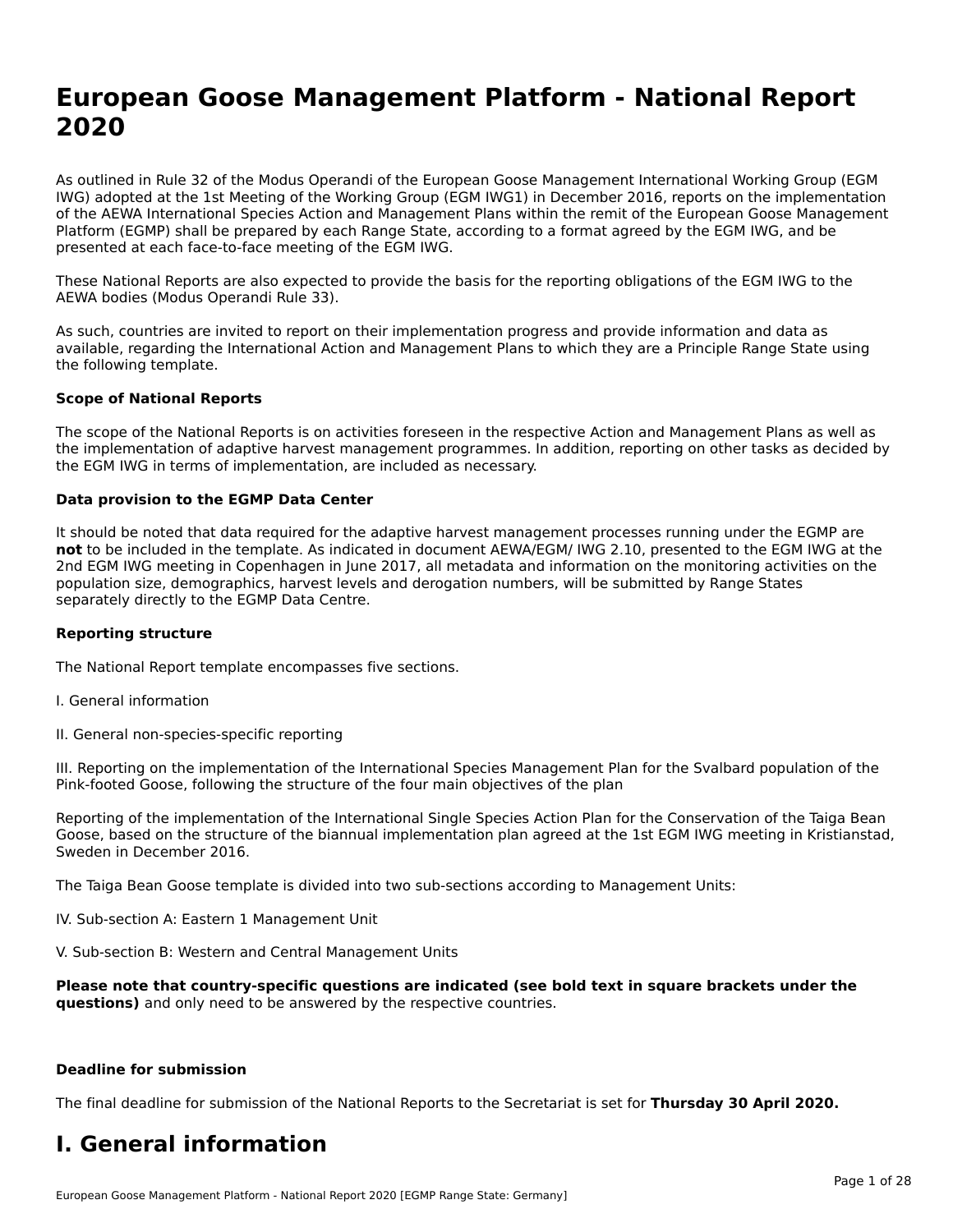#### **To be completed by all Range States**

Name of reporting country › Germany

# **Designated National EGMP Administrative Authority**

Full name of the institution› BMU, Federal Ministry for the Environment, Nature Conservation and Nuclear Safety

Name and title of the head of institution › Federal Minister for the Environment, Nature Conservation and Nuclear Safety Svenja Schulze

Mailing address - Street and number › Robert-Schuman-Platz 3

 $\overline{P}$ ›

Postal code › 53175

City › Bonn

**Country** › Germany

Telephone › +49 (0)228 99 305-0

E-mail›

Website› https://www.bmu.de/

### **Designated National Government Representative (NGR) for EGMP matters**

Name and title of the NGR › Babak Miller

Affiliation (institution, department) Arimation (institution, acpartment)<br>> BMU, Federal Ministry for the Environment, Nature Conservation and Nuclear Safety Division N I 5 - International Species Conservation

Mailing address - Street and number › Robert-Schuman-Platz 3

P.O. Box›

Postal code› 53175

City › Bonn

**Country** › Germany

Telephone › +49 (0)228 99 305-2655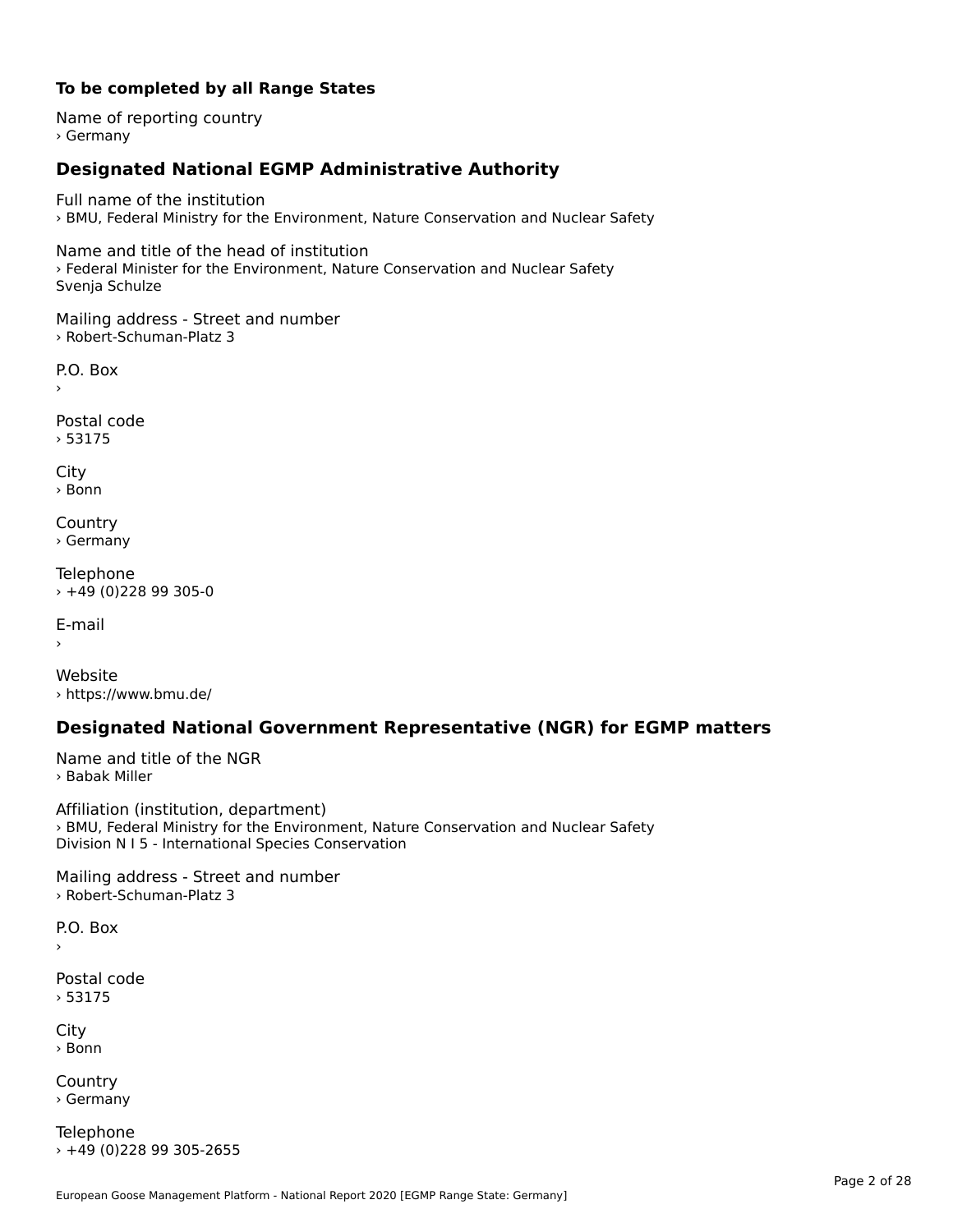E-mail› babak.miller@bmu.bund.de

Website › https://www.bmu.de/

#### **Additional designated National Government Representative (NGR) for EGMP matters (if available)**(if available)

Name and title of the NGR › Dr. Heinz Düttmann

Affiliation (institution, department) › Nieders. Ministerium für Umwelt, Energie, Bauen und Klimaschutz - Referat 27

Mailing address - Street and number › Archivstr. 2

P.O. Box

Postal code› 30169

City › Hannover

**Country** › Germany

Telephone › +49 (0)511-120 3538

E-mail › heinz.duettmann@mu.niedersachsen.de

Website› https://www.umwelt.niedersachsen.de/startseite/

# **Designated National Expert (NE) for EGMP matters**

Name and title of the NE

Affiliation (institution, department)

Mailing address - Street and number

```
P.O. Box
```
›

›

Postal code

City

›

**Country** 

Telephone

E-mail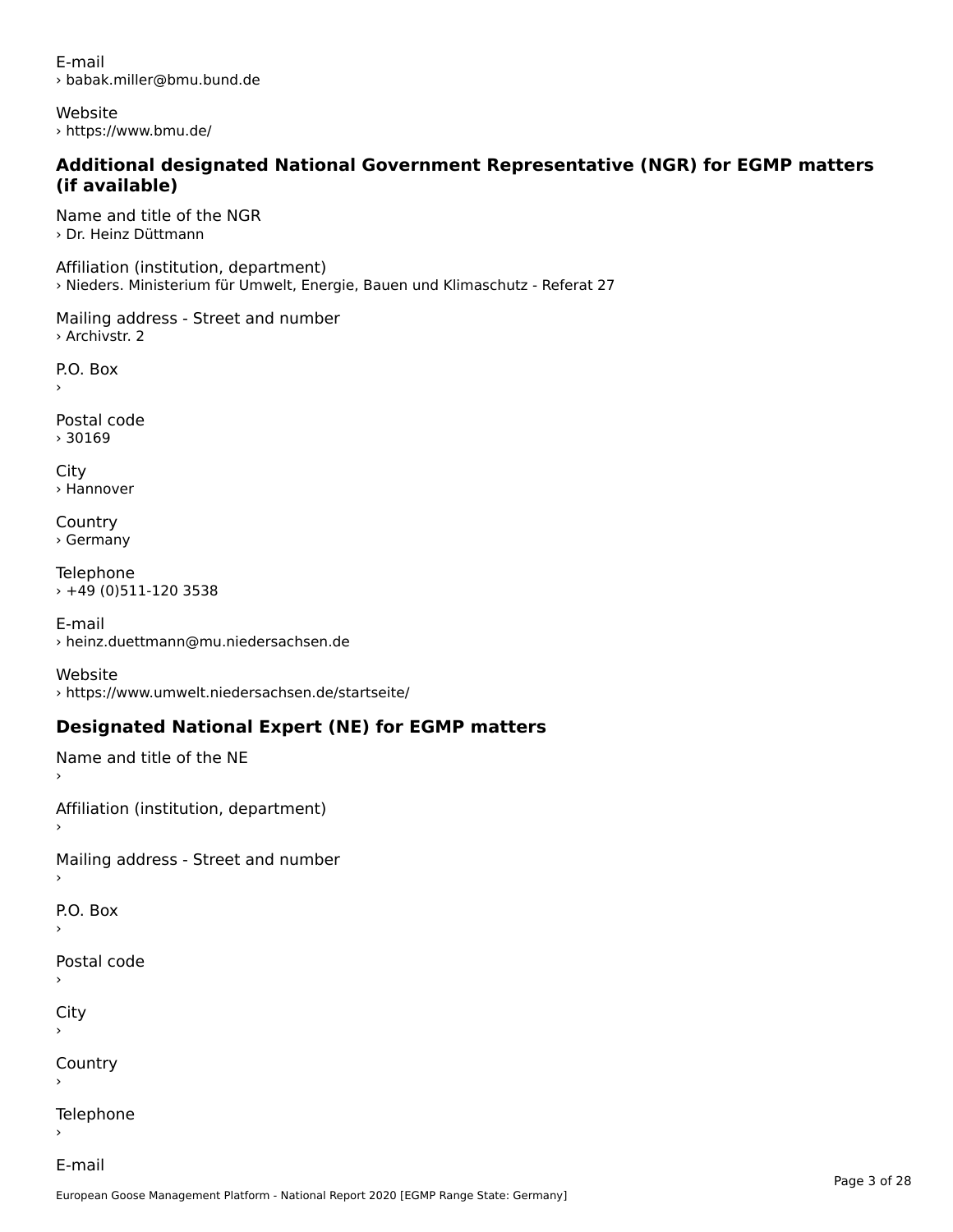website<br>Website

#### ›

›

# **Additional designated National Expert (NE) for EGMP matters (if available)**

Name and title of the NE›Affiliation (institution, department)›Mailing address - Street and number P.O. Box Postal code› $\mathbf{C}^{\text{th}}$ ›**Country** Telephone E-mail›website<br>Website ›

#### **Other relevant institutions/entities/individual experts that have contributed to this report**report

Please insert information on any other relevant institutions/entities/individual experts that have riease insert information<br>contributed to this report › Dr. Bettina HolstenMinisterium für Energiewende, Landwirtschaft, Umwelt, Natur und Digitalisierung ministerium iu<br>Mercatorstr. 3 24106 Kiel+ 49 (0)431 988 7136 bettina.holsten@melund.landsh.de Rainer DröschmeisterRamer Droschmeister<br>Bundesamt für Naturschutz Fachgebiet II 1.3 Monitoring rachgebiet in 1.5 M<br>Konstantinstr. 110 53179 Bonn +49 (0)228 84911461DroeschR@BfN.de Droeschiv@Driv.ue<br>Dr. Timm Reinhardt Bundesamt für Naturschutz/ Federal Agency for Nature Conservation Bundesannt für Naturschutz/Tederar<br>Department of Wildlife Conservation Konstantinstrasse 11053179 Bonn ou פונכ<br>Germany phone: +49(0)228 8491-1433 fax: +49(0)228 8491-1419 iax. +49(0)220 0491-1419<br>email: timm.reinhardt@bfn.de

# **Additional information and comments (optional)**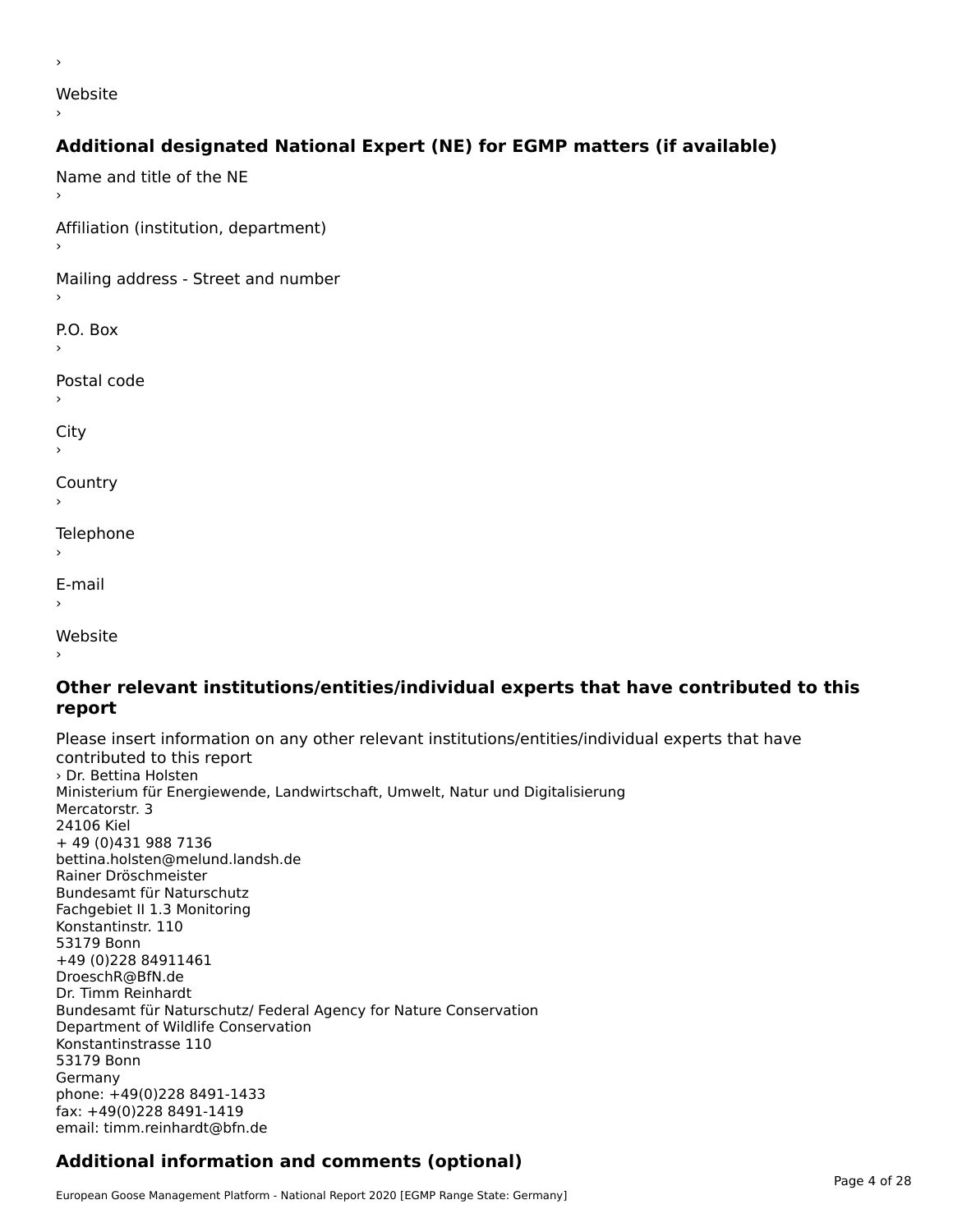#### Please insert additional information and comments

› Please note that we have not experienced significant changes compared to the National Report Cycle 2019 which would justify the annual reporting burden. We also do not expect significant changes within the next which would justify the annual reporting burdent we also do in<br>year. We urge you to reduce the reporting burden accordingly.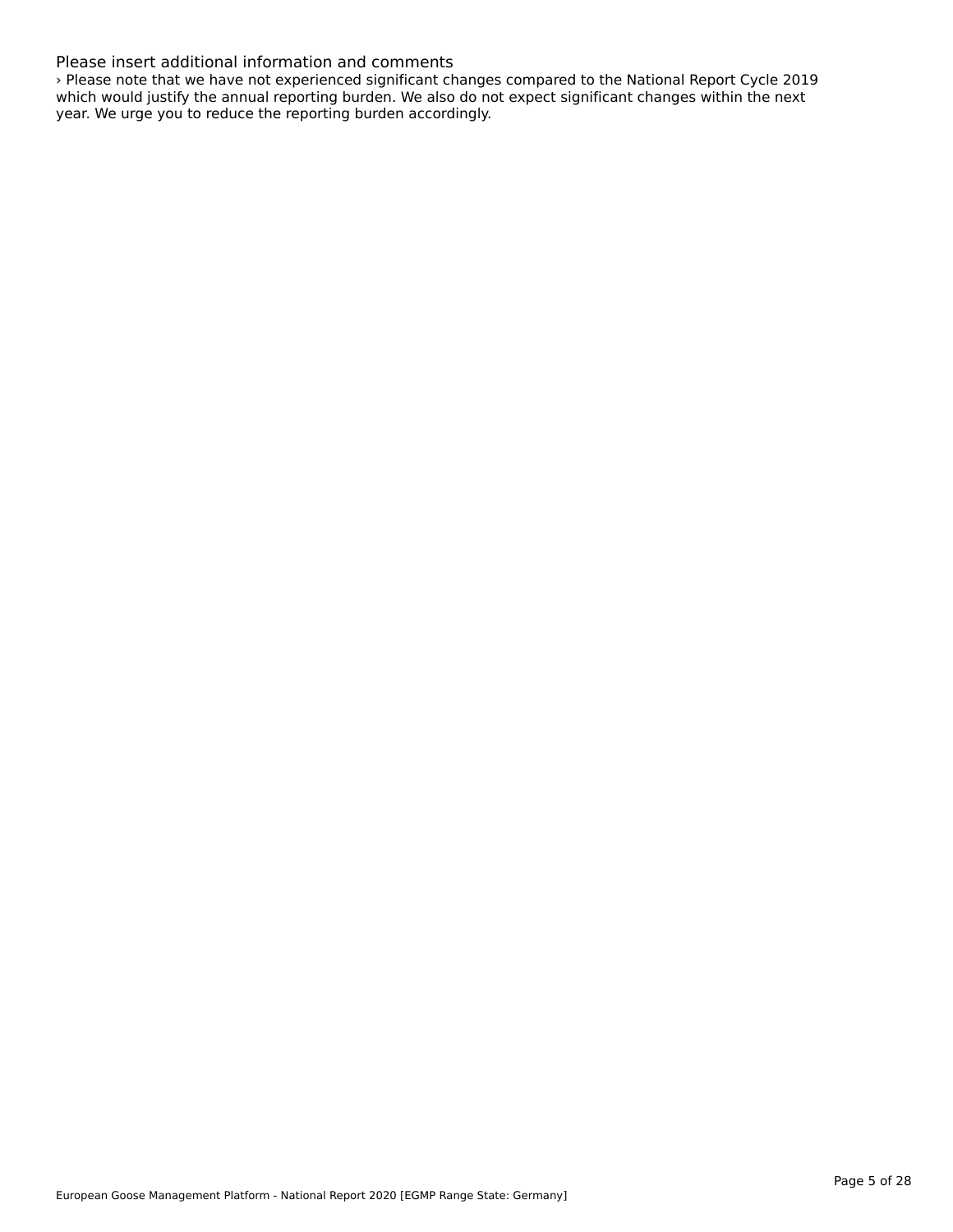#### **II. General non-species-specific reporting**

#### **To be completed by all Range States**

II.1. Are you monitoring the level of agricultural conflict (damage, complaints) with geese in your country n.i. Are you monitoring the lever or agricultural connict (damage, complaints) with g<br>on national (centralized for the entire country), regional(sub-national) or local level?

(PfG ISMP p.33, Objective II  $(4+5)$ ) Please select only one option ☑ Yes**☑ Yes**<br>□ No □ No<br>□ Not relevant

Please indicate the level:

Possibility for multiple options  $\Box$  National (centralized for the entire country) ☑ Regional (sub-national) ☑ Local

#### **National (centralized for the entire country) monitoring**

Please provide details on the national monitoring methods, units, frequency and the coverage

Are these national activities species-specific? ∩ne enese national activity<br>Please select only one option ☐ No $\Box$  No

Please list the species

›

#### **Regional (sub-national) monitoring**

Please provide details on the regional monitoring methods, units, frequency and the coverage › To evaluate the loss of biomass by foraging arctic geese Lower Saxony designed a three years study in which The evaluate the loss of biomass by foraging arctic geese Lower Baxony designed a timee years study in with the<br>test and control areas - the latter prevented from goose grazing by exclosures - were compared. The study test and control areas - the latter prevented from goose grazing by exclosures - were compared. The study has<br>was carried out in areas protected under the Birds Directive in the years 2008-2010. The study has currently been repeated with the result that loss of biomass by grazing geese in grasslands has increased by about 20 been repeated with the result that loss of biomass by grazing geese in grassianus has increased by a<br>%.In SH the loss of grass biomass on public grassland at the Wadden Sea coast and at the Halligen is estimated in three classes by sight estimations every year.

Are these regional activities species-specific? ∩ne these regional activ<br>Please select only one option ☑ No

Please list the species ›

# **Local monitoring**

Please provide details on the local monitoring methods, units, frequency and the coverage

Are these local activities species-specific? ∩ne enese local decrimed.<br>Please select only one option ☑ No

Please list the species ›

Please explain the reasons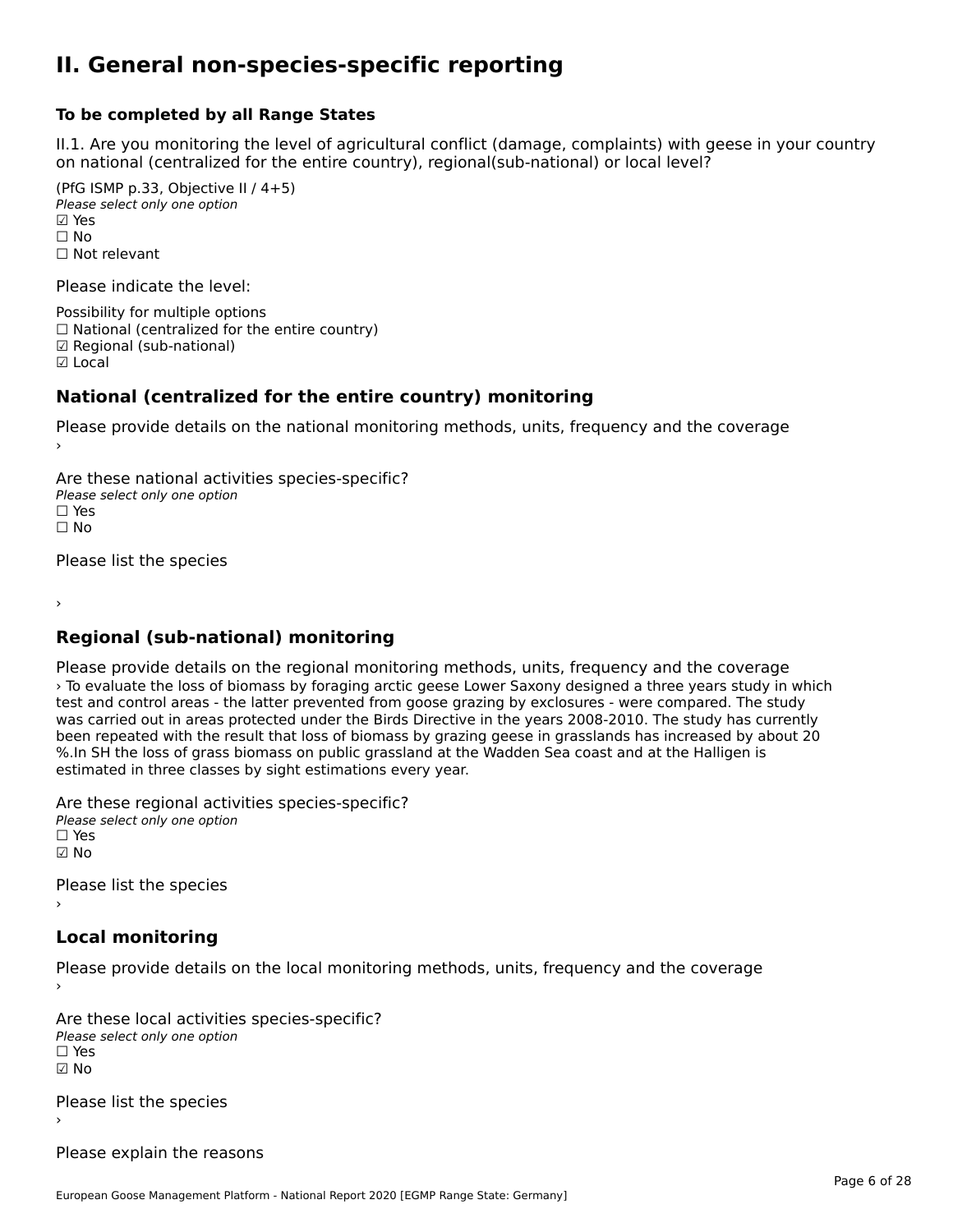Please explain the reasons ›

›

II.2. What management measures does your country apply to manage agricultural conflicts related to

(PfG ISMP p. 33, Objective II  $/$  4+5)

Possibility for multiple options

rossibility for multiple options<br>□ No agricultural conflict related to geese has been recorded in my country  $\Box$  No agricultural conflict related to geese has been recorded in high conflict  $r$ 

 $\Box$  Comparing the farmers are applied to finally eagliculum at conflicts text.

 $\boxtimes$  Compensation schemes (payments to farmers for losses e.g. crop damage)

ක compensation schemes (payments to farmers for losses e.g. crop damage)<br>Manus in their languarity chemes (payments to support farmers to provide for/tolerate geese on their land, replacing agricultural

use,<br>☑ Scaring schemes or other preventive measures designed to actively keep geese away from farmland

⊠ Scaring scrientes of other preventive measures designed to a<br>☑ Designation of goose foraging areas (accommodation areas)

ය Designation or goose foraging areas (accommodation areas)<br>☑ Derogation shooting to keep geese away from sensitive crops and to reduce population size

☑ Any other management measures to alleviate agricultural conflict

# **No management measures are applied**

Please explain the reasons ›

### **Compensation schemes (payments to farmers for losses e.g. crop damage)**

Please indicate the level at which the schemes are applied

Possibility for multiple options rossibility for multiple options<br>□ National (centralized for the entire country) □ National (centralized io<br>☑ Regional (sub-national)  $\Box$  Local

Please explain how the damage (yield loss) is determined

› Agricultural experts determine the level of damage caused by arctic geese (White-fronted, Tundra Bean and Barnacle Geese) at SPAs in North-Rhine – Westphalia.

Are these schemes species-specific?Please select only one option☐ Yes

☑ No

Please provide details on the species-specific measures

Please provide any other details (e.g. results), if available

Please explain the reasons

› Arctic geese are protected in North-Rhine – Westphalia and SPAs have been established, inter alia for these species. Numbers of White-fronted and Barnacle Geese have increased considerably. Thus, the payment species. Numbers of Wille-Holled and Barnacle Geese have increased contributions.

Is the effectiveness of this scheme evaluated? □ CIC CILCCLIVENC55 OF C<br>Please select only one option  $\square$  Yes

☑ No

›

Please provide details on the evaluation of effectiveness

Please provide any other details (e.g. results), if available

Please explain the reasons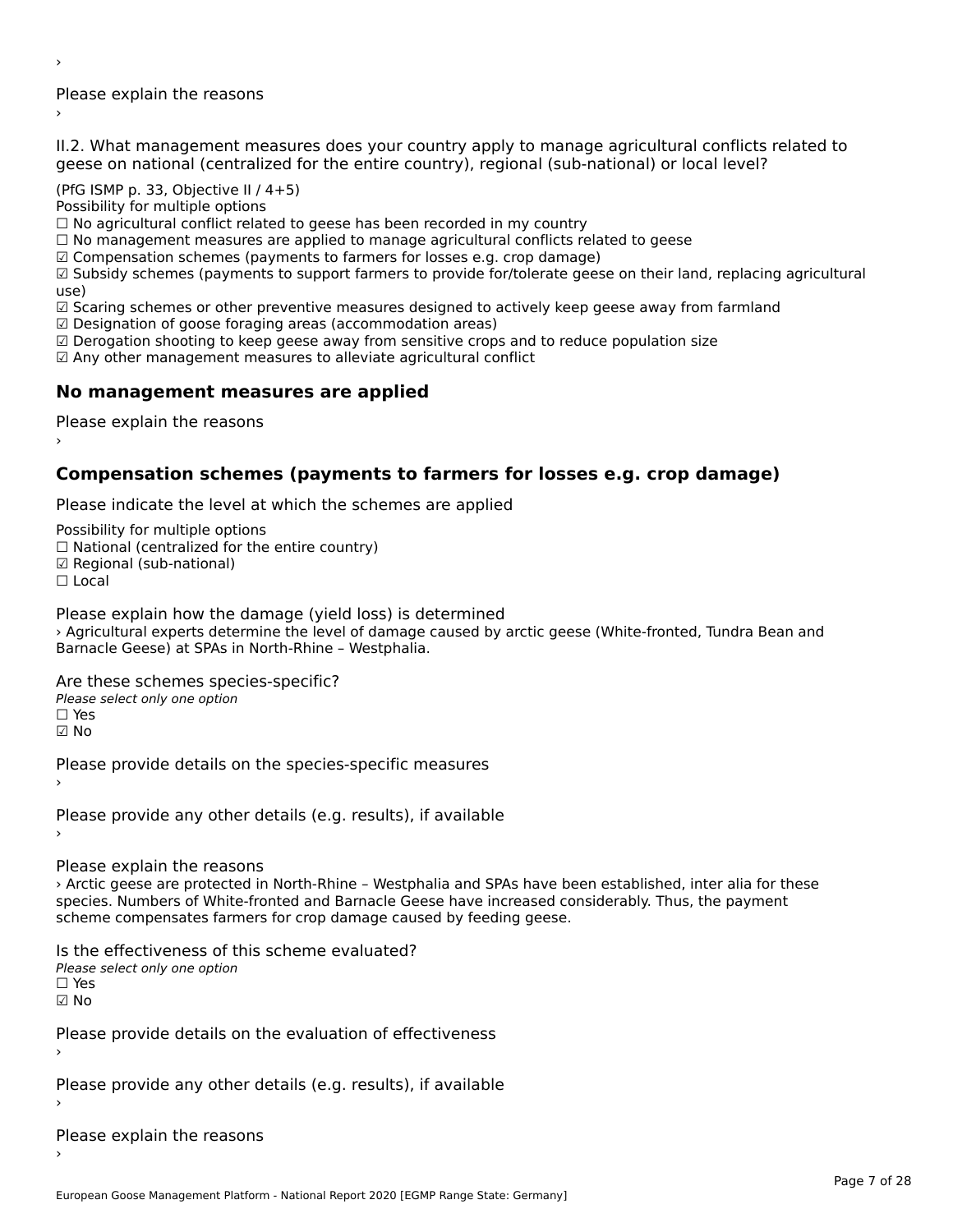#### **Subsidy schemes (payments to support farmers to provide for/tolerate geese on their land, replacing agricultural use)**

Please indicate the level at which subsidy schemes are provided

Possibility for multiple options rossibility for multiple options<br>□ National (centralized for the entire country) □ Regional (centranzed to<br>☑ Regional (sub-national) ☑ Local

Please provide details on the subsidy schemes › The subsidy schemes for fields in Schleswig-Holstein mainly consist of providing forage for geese during The subsidy schemes for helds in Schleswig-Holstein manny consist or providing forage for geese during<br>winter months, in April summer crops are grown on the fields and therefore the subsidy schemes for tolerating geese do not replace agricultural use.

Are these schemes species-specific? ∩ne these senemes spe<br>Please select only one option ☑ No

Please provide details on the species-specific measures

Please provide any other details (e.g. results) if available

Please explain the reasons

Is the effectiveness of this scheme evaluated? □ CHECONCHESS OF C<br>Please select only one option **☑ Yes**<br>□ No

Please provide details on the evaluation of effectiveness

Please provide any other details (e.g. results) if available

Please explain the reasons

#### **Scaring schemes or other preventive measures designed to actively keep geese away from farmland**

Please indicate the level of the schemes

Possibility for multiple options гозывниу тог нингріе орноть<br>□ National (centralized for the entire country)  $\Box$  Regional (Sub-national)

Please provide details on the scaring schemes or other preventive measures › All kinds of optical and acoustical scaring devices are used by farmers.

Is the effectiveness of this scheme evaluated?Please select only one option☐ Yes☑ No

Please provide details on the evaluation of effectiveness ›

Please provide any other details (e.g. results) if available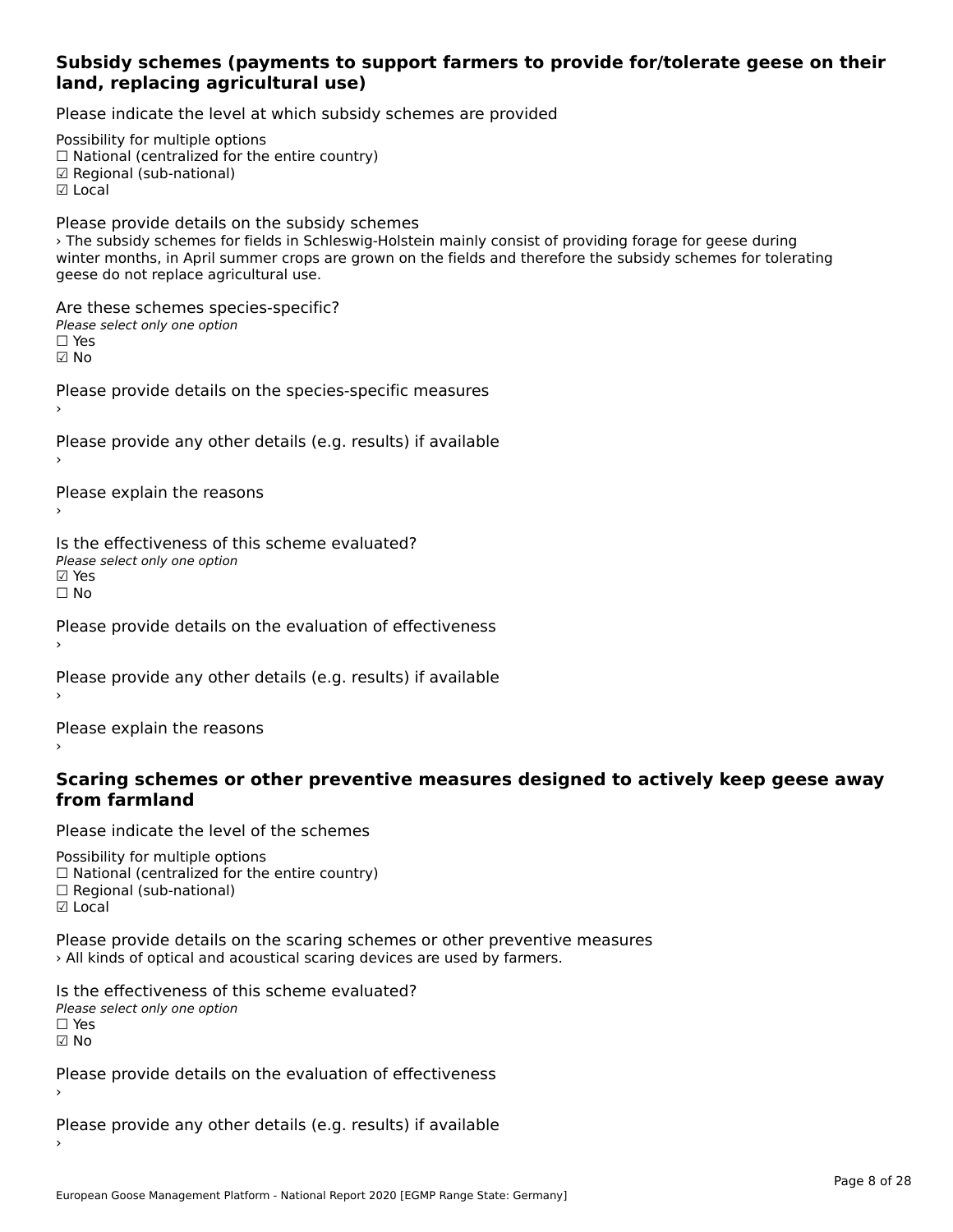# **Designation of goose foraging areas (accommodation areas)**

Please provide details on the foraging areas (accommodation areas)

› In Lower Saxony the SPAs protected for artic goose species under the Birds Directive act as accommodation areas. In these SPAs farmers tolerate the geese by joining the implemented agri-environmental schemes, in areas. In these SFAS farmers tolerate the geese by joining the implemented a<br>which farmers are paid for the loss of biomass caused by the foraging geese.

Please indicate at which level the foraging areas are designated

Possibility for multiple options rossibility for multiple options<br>□ National (centralized for the entire country) □ National (centralized io<br>☑ Regional (sub-national) ☑ Local

Is the effectiveness of accommodation areas evaluated?Please select only one option ☑ Yes☐ No

Please provide details on the evaluation of effectiveness › In Lower Saxony wintering geese are regularly counted in all SPAs protected under the Birds Directive

Please provide any other details (e.g. results), if available

Please explain the reasons

#### **Derogation shooting to keep geese away from sensitive crops and to reduce population size**

Please provide species-specific details on the derogation shooting

› In Schleswig-Holstein derogation shooting of barnacle geese to prevent considerable damage to crops and grassland is allowed in selected districts on the Wadden Sea coast and along the river Elbe outside protected grassiand is allowed in selected districts on the wadden sea coast and along the river Libe odtside prote<br>bird areas in the timeframe from 01.10.-15.01. On grassland the severe damage has to be proven by an bird areas in the timename nonrot.10.-15.01. On grassiand transport<br>independent expert to get permission for derogation shooting.

Independent expert to get permission for derogation shooting.<br>In general it is possible to apply for permissions for derogation shooting of all geese species outside the In general it is possible to apply for permissions for derogation shooth<br>hunting seasons that are limited in time, space and number of geese.

Please indicate the application level of the derogation shooting

Possibility for multiple options

- rossibility for multiple options<br>□ National (centralized for the entire country)
- □ National (centralized io<br>□ Regional (sub-national)
- ☑ Local

Is the effectiveness of derogation shooting evaluated? Please select only one option

☐ Yes

☑ No

Please provide details on the evaluation of effectiveness

Please provide any other details (e.g. results), if available

Please explain the reasons

# **Any other management measures taken to alleviate agricultural conflicts**

Please provide details on the management measures that are taken › In Schleswig-Holstein grassland for feeding husbandry is provided in selected areas where the first cut is lost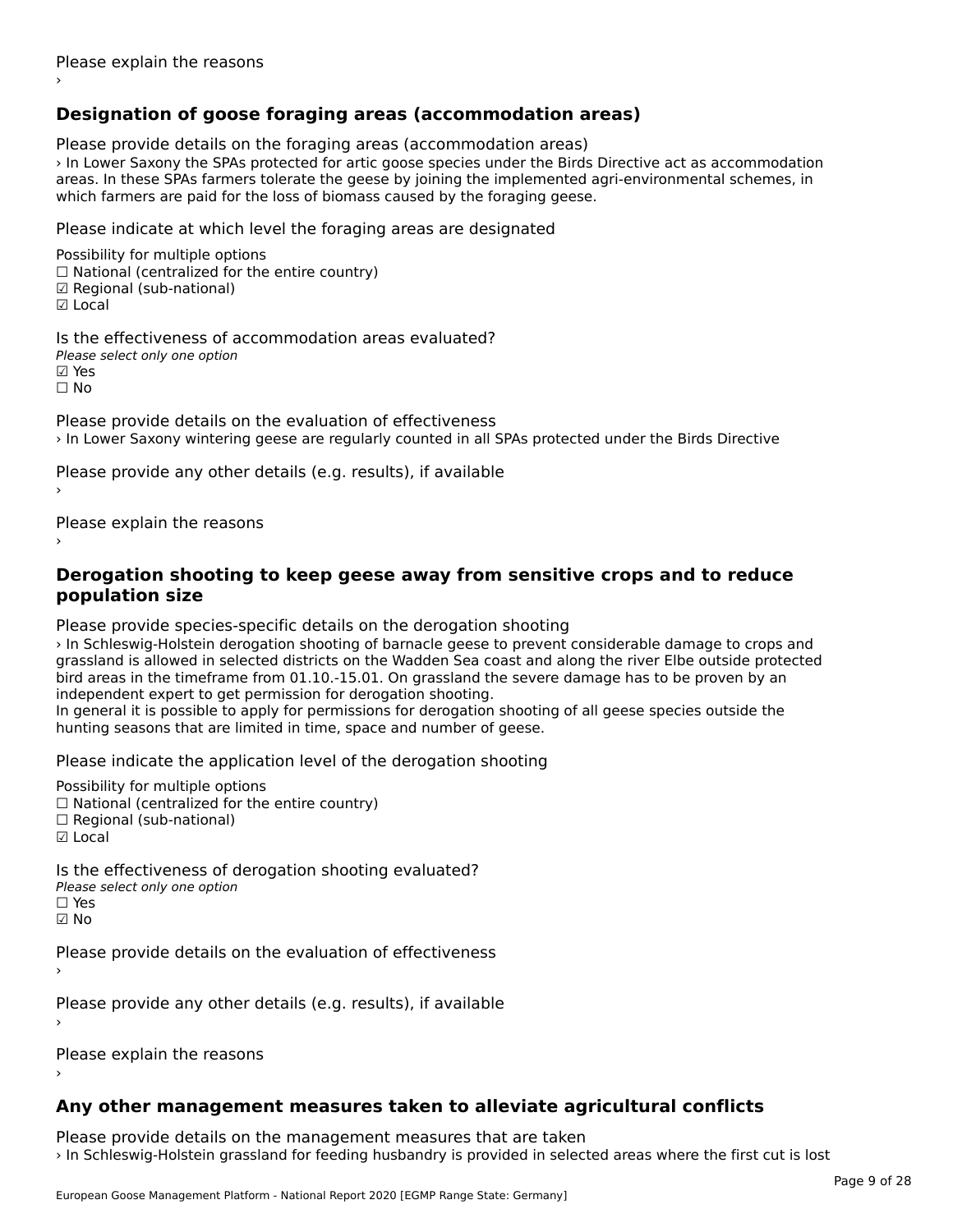due to geese grazing.

Please indicate the level of the measures

Possibility for multiple options

rossibility for multiple options<br>□ National (centralized for the entire country)

□ National (centralized io<br>□ Regional (sub-national)

☑ Local

Are these measures species-specific?

ric criese measures spe<br>Please select only one option

☐ Yes

☑ No

Please give details on the species-specific measures

›

Please provide brief details (attach file or provide weblink)

Please explain the reasons

Is the effectiveness of these measures evaluated?Please select only one option

☐ Yes

☑ No

Please provide details on the evaluation of effectiveness

Please provide any other details (e.g. results), if available

Please explain the reasons

II.3. Has your country developed new or adjusted existing legislation to facilitate the implementation of adaptive harvest management within the framework of an ISSAP or ISSMP?

(TBG ISSMP; PfG ISSMP)

Please select only one option ☐ Yes

☑ The legislation has been reviewed and no need to adjust existing or develop new legislation has been identified ⊠ The regislation has been reviewed and no need to adjust existing or develop new regislation has been ident<br>□ No, but the development of new or adjustment of existing legislation is currently under political discussion  $□$  No, but the development of new or adjustment of existing legislation is currently under technical discussion<br> $□$  No, but the development of new or adjustment of existing legislation is currently under technical discus  $\Box$  The legislation has not been reviewed yet for any possible need of adjustment or development of new legislation ☐ Other

Please provide details on the new legislation or the adjustments to existing legislation and the issues addressed

›

Please attach the legislation

Please indicate if you have used the Guidance on Implementation of AHM through Domestic Legal Regulations (adopted at EGM IWG3) Please select only one optionriease<br>□ Yes □ Yes<br>□ No

Please explain what other guidance has been used instead

Please provide details

European Goose Management Platform - National Report 2020 [EGMP Range State: Germany]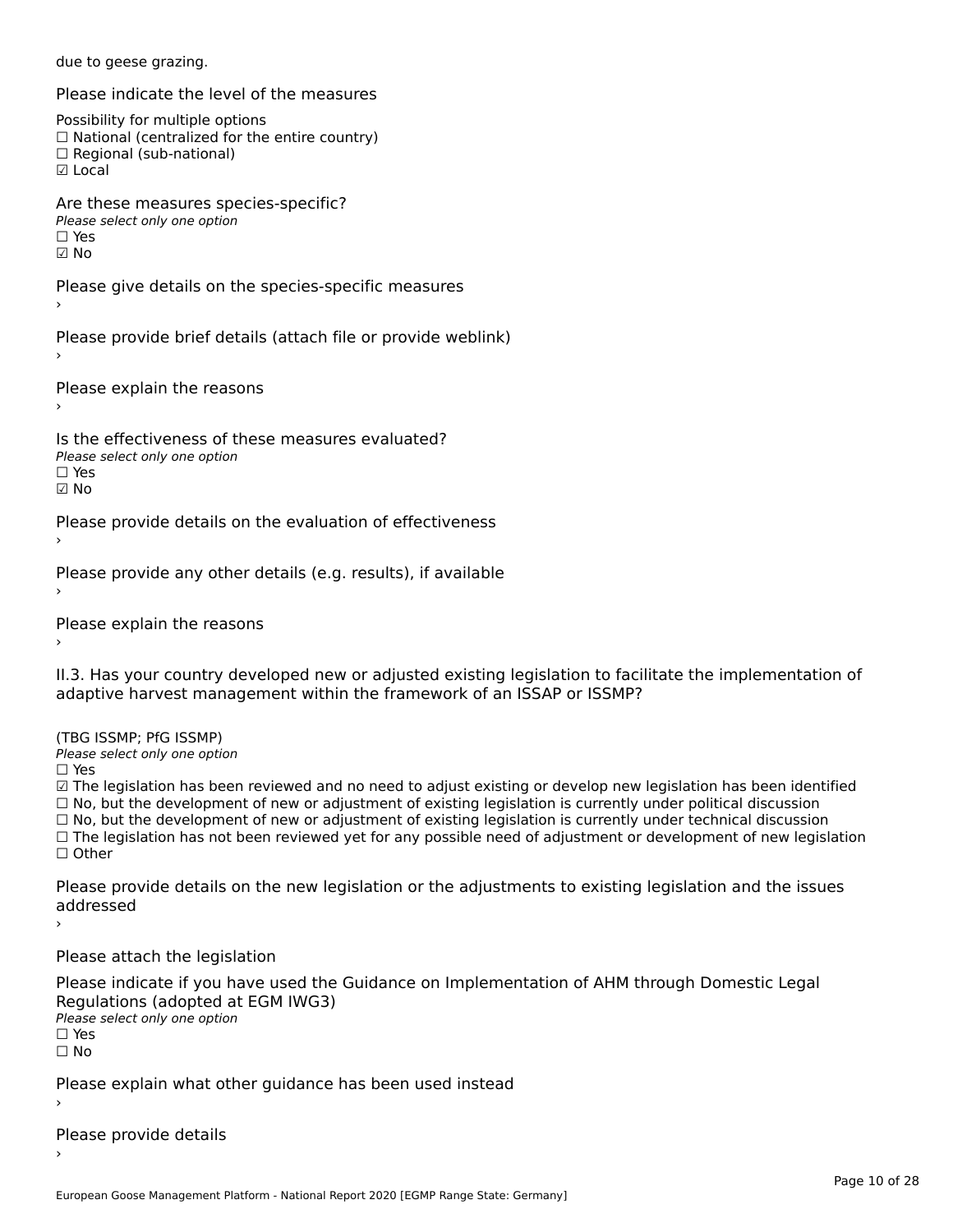Is there an anticipated date to conclude considerations related to development or adjustment of legislation is there an anticipated date to cont<br>related to AHM within your country ›

Is there an anticipated date to conclude considerations related to development or adjustment of legislation related to Arm within your country  $\bar{\phantom{a}}$ 

Please explain the reasons

Please specify

European Goose Management Platform - National Report 2020 [EGMP Range State: Germany]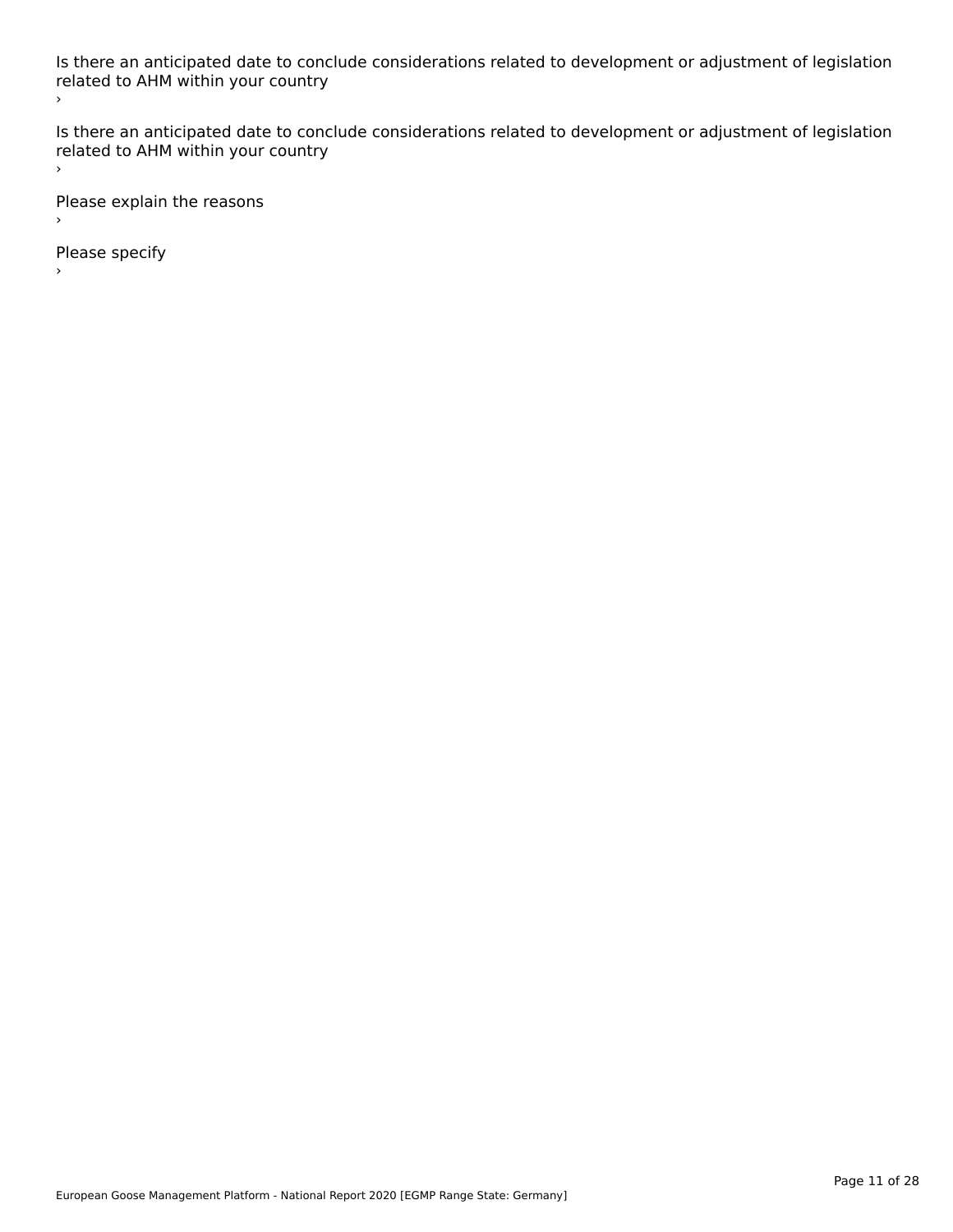# **III. Pink-footed Goose International Species Management Plan (PFG**III. FIIIN-IUULEU GUUSE IIILEI II**atiunai Species Management Fian (FTG**<br>ISMD)

#### **Praticipating Range States: Belgium, Denmark, the Netherlands, Norway**

# **General Implementation**

III.1. Does your country have a national (centralized for the entire country), regional (sub-national) or local

(PfG ISMP, p. 29; Objective II+IV/6) Please select only one option *riease select only one option*<br>□ Yes, adopted and being implemented  $\Box$  res, adopted and being implemented<br> $\Box$  Yes, adopted but not being implemented  $\Box$  A plan(s) is/are being developed ☑ No

Please indicate the level of the plan

Possibility for multiple options rossibility for multiple options<br>□ National (centralized for the entire country) □ National (centralized io<br>□ Regional (sub-national) ☐ Local

#### **National management plan**

Please indicate the date of adoption

 **National** Management Plan

›

Please indicate by whom the plan was adopted

**National** Management Plan ›

Please provide details about the implementing agency

**National** Management Plan ›

Please provide a reference to the plan

**National** Management Plan ›

Please provide a main contact

**National** Management Plan ›

Does the management plan/s promote recreational uses such as tourism and hunting?

(PfG ISMP, p. 33, Objective II+IV/6) Please select only one optionPlease select only one option  $\square$  Yes ☐ No

Please provide more details on the activities

Please indicate the economic, cultural and other value of the recreational activities at national level

Please explain the reasons

### **Regional management plan**

In case of various management plans, please upload a document or table listing all the management plans, $\frac{1}{2}$  case of various management plans, please uploa including the details required in the sections below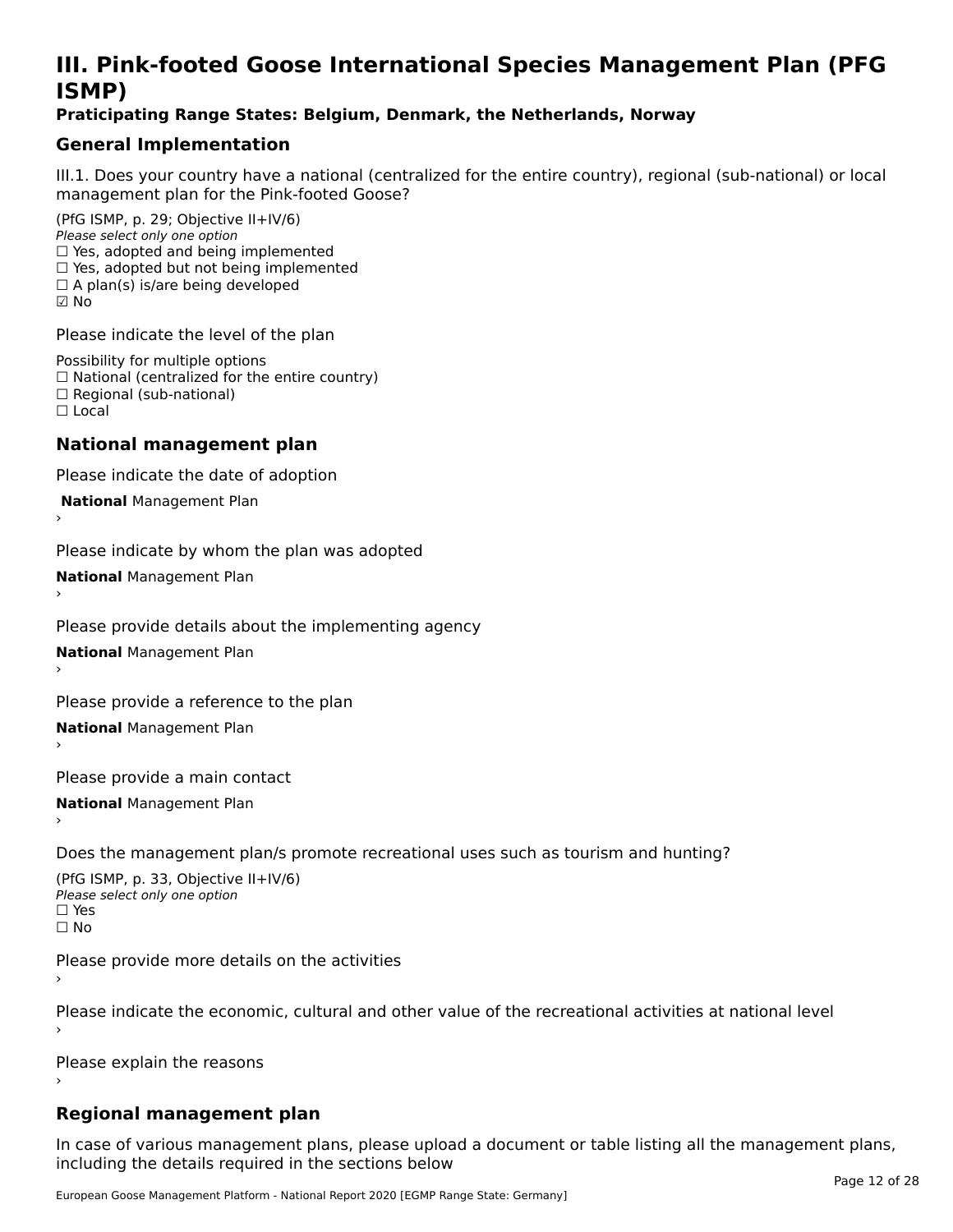Please indicate the region the plan encompasses **Regional** Management Plan ›

Please indicate the date of adoption **Regional** Management Plan ›

Please indicate by whom the plan was adopted

**Regional** Management Plan

›

Please provide details about the implementing agency

**Regional** Management Plan

Please provide a reference to the plan

**Regional** Management Plan

Please provide a main contact

**Regional** Management Plan

Does the management plan promote recreational uses such as tourism and hunting?

(PfG ISMP, p. 33,Objective II+IV/6) ∩∩ וויוכו פון<br>Please select only one option<br>□ Yes □ Yes<br>□ No

Please provide more details on the activities

Please indicate the economic, cultural and other value of the recreational activities at regional level

Please explain the reasons ›

### **Local management plan**

In case of various management plans, please upload a document or table listing all the management plans, In case of various management plans, please uploa<br>including the details required in the sections below

Please indicate the area the plan encompasses

**Local** Management Plan

Please indicate the date of adoption

**Local** Management Plan›

Please indicate by whom the plan was adopted

**Local** Management Plan

Please provide details about the implementing agency

**Local** Management Plan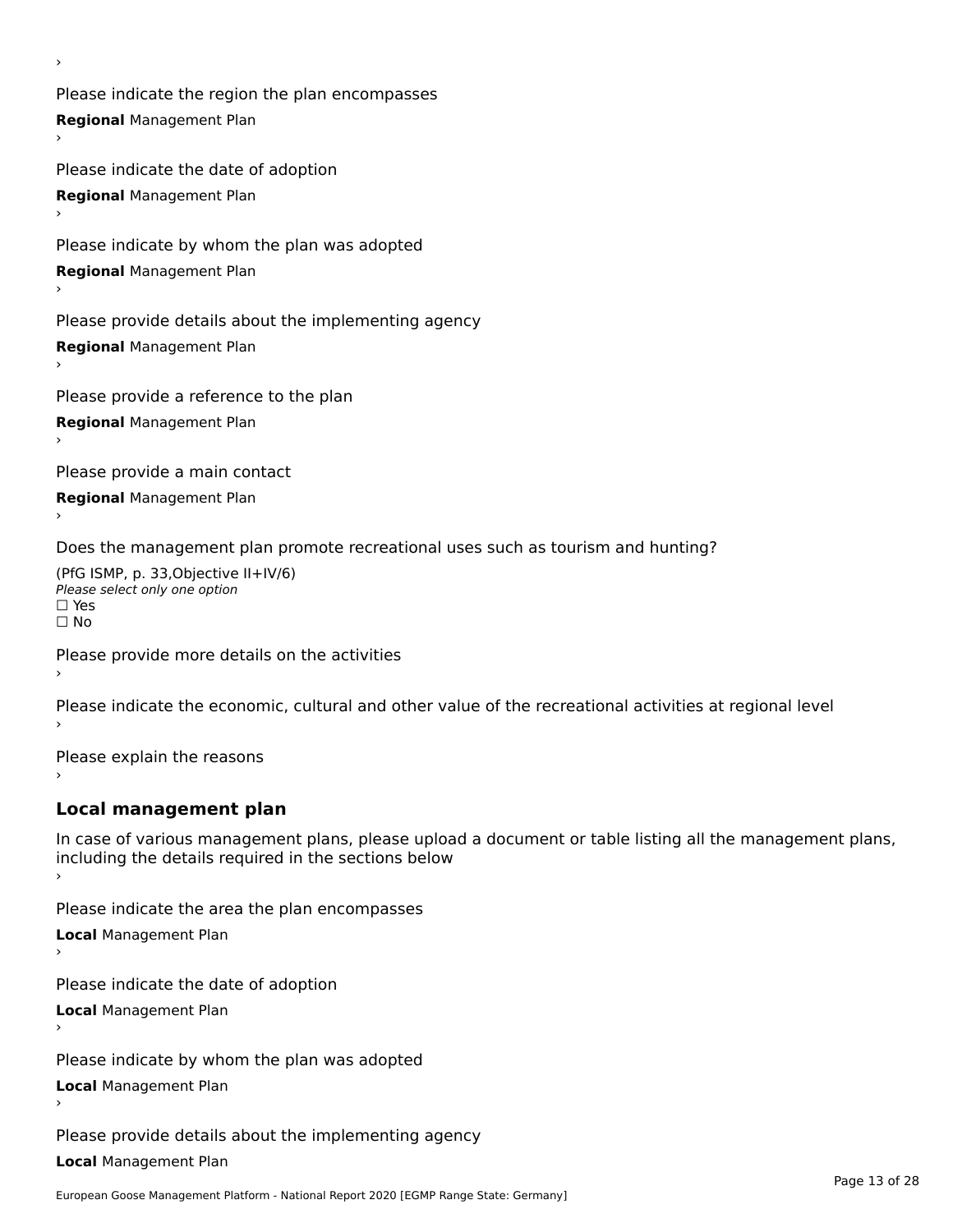Please provide a reference to the plan **Local** Management Plan

Please provide a main contact

**Local** Management Plan

›

Does the management plan promote recreational uses such as tourism and hunting?

(PfG ISMP, p. 33, Objective II+IV/6) Please select only one option☐ Yes☐ No

Please provide more details on the activities

Please indicate the economic, cultural and other value of the recreational activities at local level

Please explain the reasons ›

Please indicate the level of the plan ∩ease marcate the lever of the plan<br>□ National (centralized for the entire country) □ National (centralized io<br>□ Regional (sub-national) ☐ Local

#### **National management plan**

Please indicate the date of adoption National management plan

Please indicate by whom the plan was adopted National management plan ›

Please provide details about the implementing agency

National management plan

Please provide a reference to the plan

National management plan

Please provide a main contact

National management plan

# **Regional management plan**

Please indicate the region the plan encompasses Regional management plan

Please indicate the date of adoption

Regional management plan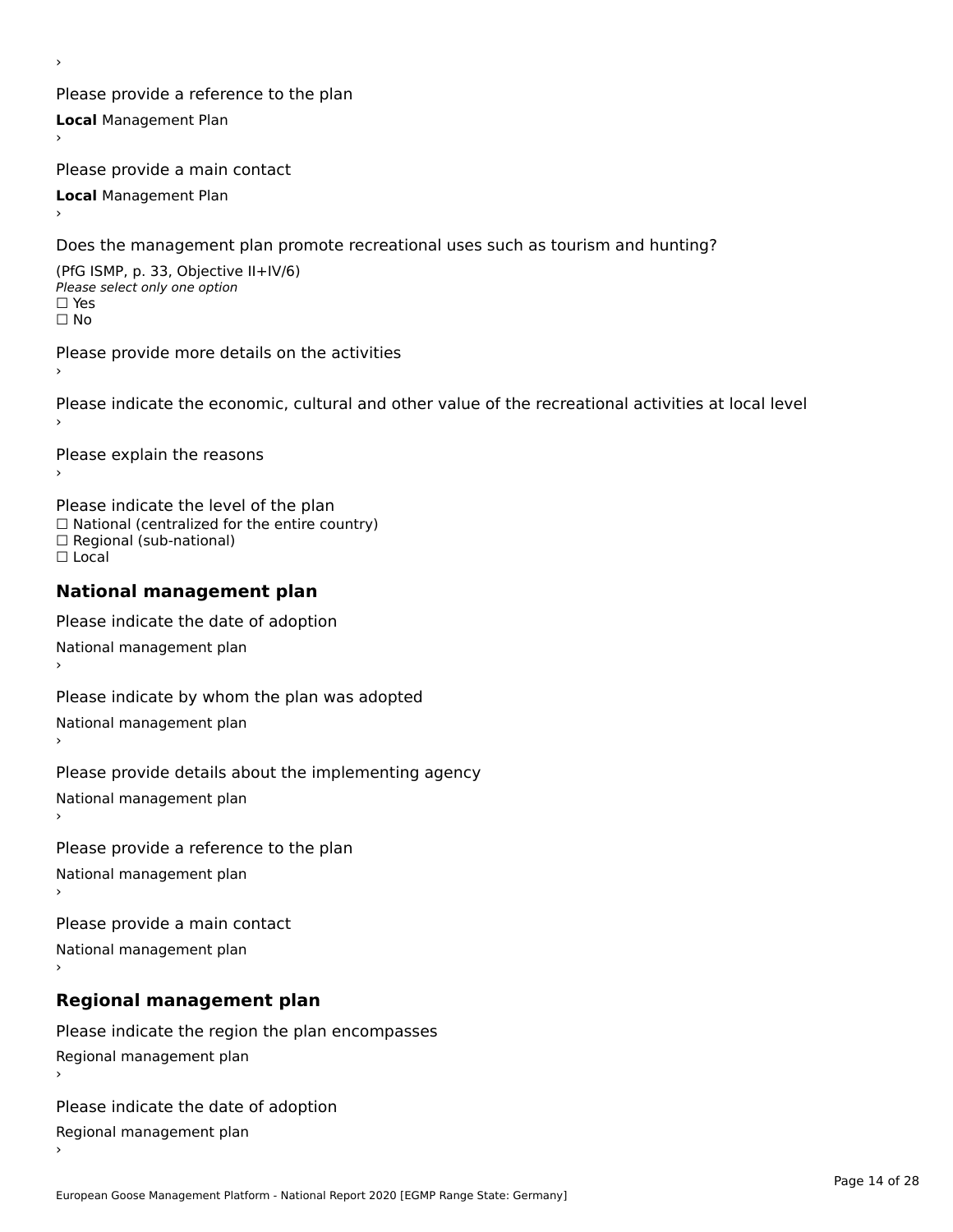```
Please indicate by whom the plan was adopted Regional management plan
Please provide details about the implementing agency Regional management plan
Please provide a reference to the plan Regional management plan
Please provide a main contact Regional management plan
Local management plan
Please indicate the area the plan encompasses Local management plan›Please indicate the date of adoption Local management plan١,
Please indicate by whom the plan was adopted Local management plan›Please provide details about the implementing agency Local management plan١,
Please provide a reference to the plan Local management plan›Please provide a main contact Local management plan١,
In case of various management plans, please upload a document or table listing all the management plans,in case or various management plans, please upload
including the details required in the sections above
Are the management plan/s promoting recreational uses such as tourism and hunting?
```

```
(PfG ISMP, p. 33, Objective II+IV/6)
Please select only one option☐ Yes☐ No
```
Please provide more details on the planned activities

Please explain the reasons›

Please indicate why the plan is not being implemented›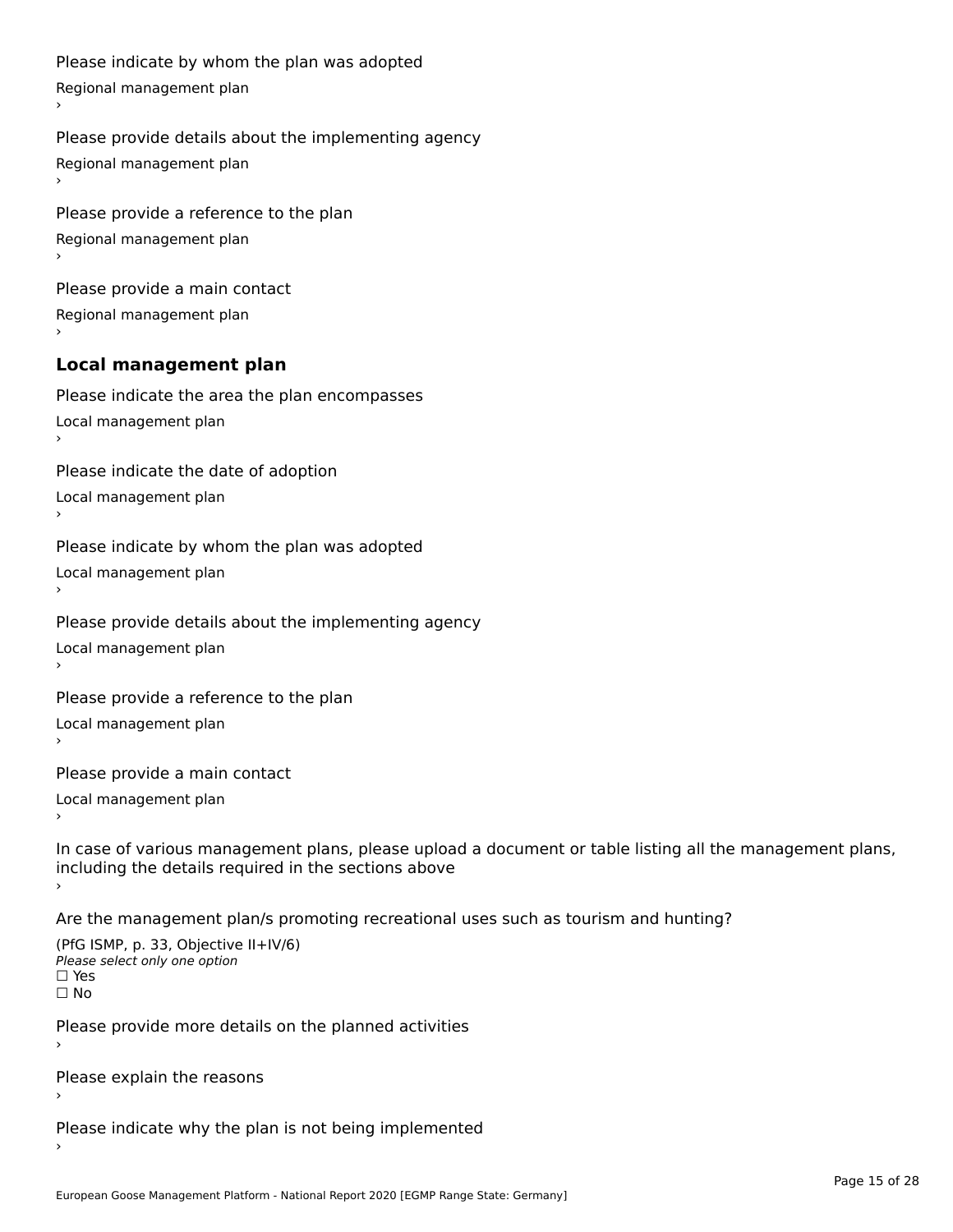Please indicate the timeline for the finalization of the plan

Please indicate when it is expected to be adopted

Please indicate the level of the plan(s) (National, regional, local)

Please explain the reasons

Field for additional information on management plan/s (optional)

III.2. Has your country established a working group to support the implementation of the PfG ISMP?

(PfG ISMP, p. 29, Objective  $I+II+II+IV/1$ ) Please select only one option □ Yes, a working group has been established □ Tes, a working group has been established<br>□ The establishment of a working group is under consideration

Please indicate the type of working group that has been established

Possibility for multiple options  $\Box$  National (centralized for the entire country)  $\Box$  Regional (sub-national)  $\Box$  Local

#### **National working group**

›

Please indicate the date of establishment

Please list the working group members and coordinator ›

Please provide details about the functions of the working group ›

Please provide a main contact ›

**Regional working group**

In case of multiple regional working groups, please upload a document or table listing all the working In case of multiple regional working groups, please upload a<br>groups, including the details required in the sections below

Please indicate the region the working group services ›

Please indicate the date of establishment ›

Please list the working group members and coordinator ›

Please provide details about the functions of the working group ›

Please provide a main contact ›

#### **Local working group**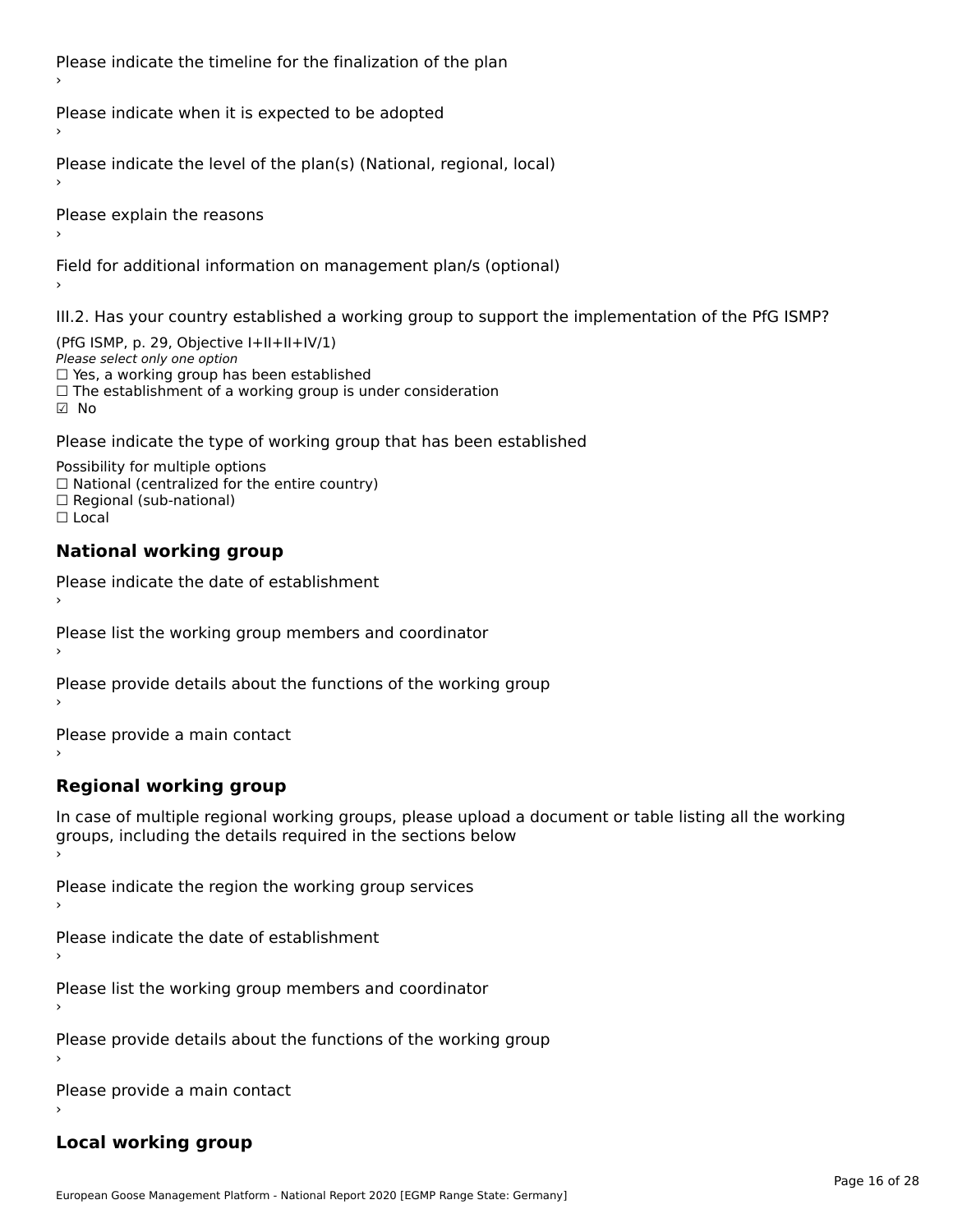In case of multiple local working groups, please upload a document or table listing all the working groups, in case of multiple local working groups, please up ›

Please indicate the area the working group services ›

Please indicate the date of establishment ›

Please list the working group members and coordinator

›

Please provide details about the functions of the working group ›

Please provide a main contact ›

Please indicate by when a decision on the establishment will be taken

Please indicate which existing structure or capacity is responsible for the implementation of the PfG ISMP instead ›

Field for additional information on working group (optional)

#### **Objective I. Maintain a sustainable and stable Pink-footed Goose population and its range**range

III.3. Have key sites for the Pink-footed Goose been identified in your country?

(PfG ISMP, p. 32, Objective I/4)Please select only one option ☐ Yes☐ No

Please upload an Excel table and include specific information for each site on the following items

- $1 \quad \alpha$
- 2 Site
- 2 Site<br>3 Size (ha)

د حدد una<br>4 Location (decimal geographic coordinates; and separately upload a map indicating roost and main foraging areas 4 Location<br>if possible)

- 5 Main habitat types
- 6 Has this site been afforded appropriate designation status at international levels (e.g. Ramsar site, SPA, etc.)? 6. Bestweetter status
- 6a Designation status<br>6b Date of designation
- 
- 6c Any other relevant information
- 7 Has this site been afforded appropriate protected area status at national levels? 7a Designation status
- 7a Designation status<br>7b Date of designation
- 
- 7c Any other relevant information
- 8 Does a management plan exist that address the conservation requirements of pink-footed geese?
- 8a Provide brief details e.g. about the hunting regulations and other management regimes ›

Please explain the reasons

III.4. Are measures being taken to restore and/or rehabilitate Pink-footed Geese roosting and/or feeding habitats?

 $(PCI GMP, p. 33, Qb)$  is the I+II/7) Possibility for multiple optionsPossibility for multiple options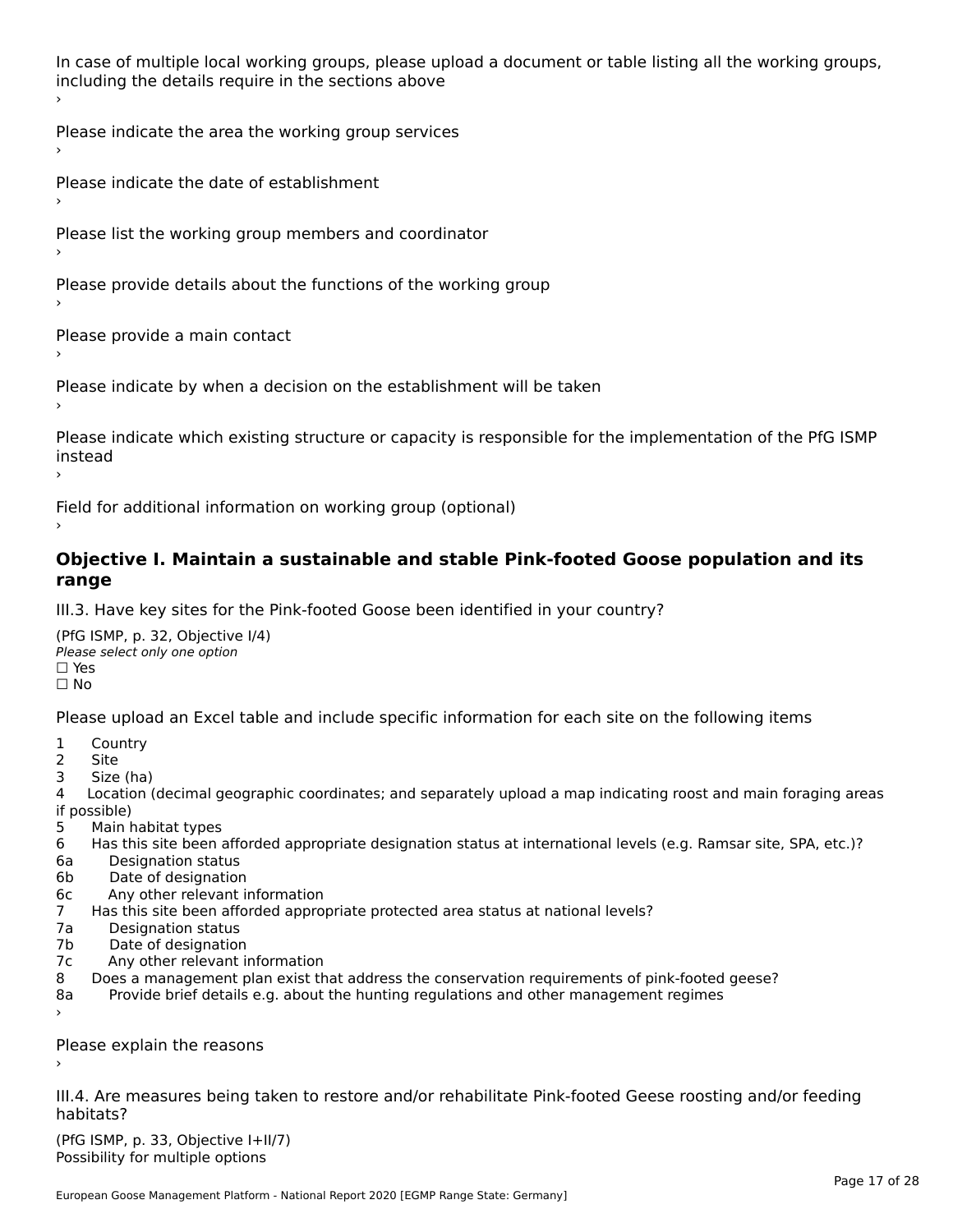☐ In staging areas □ in staging areas<br>□ In the wintering areas ☐ Not relevant

# **In the staging areas**

```
Please provide brief details, listing sites and measures ›
```
#### **In the wintering areas**

Please provide brief details, listing sites and measures ›

Please explain the reasons

III.5. Has a programme for prevention of Pink-footed Goose breeding on mainland been developed and implemented in your country?

(PfG ISMP, p. 31, Objective I+II+II/2)

**[only for Norway]**

Please select only one option riease select only one option<br>□ Yes, the programme is being implemented

 $\Box$  ies, the programme is being implemented to date  $\Box$  Yes, but the programme is not being implemented to date

 $\Box$  No, but a programme is under development

Please provide information on measures taken to date

Please provide results, if available

Please provide brief details on the measures and timeline of the programme

Please explain why it has not been implemented

Please provide brief details and expected date of enacting it

Please provide details on any other relevant activities undertaken, if any›

**Keep agricultural conflicts to an acceptable level**

III.6. Are agricultural conflicts related to Pink-footed Geese (e.g. crop damage) currently at an acceptable

```
(PfG ISMP, p. 33, Objective II (4+5))
Please select only one option
☐ Yes☐ No
```
Please indicate how these conflicts are being addressed

Please indicate how these conflicts are being addressed›

Please provide further details, as necessary ›

# **Objective III. Avoid increase in tundra vegetation degradation on the breeding range**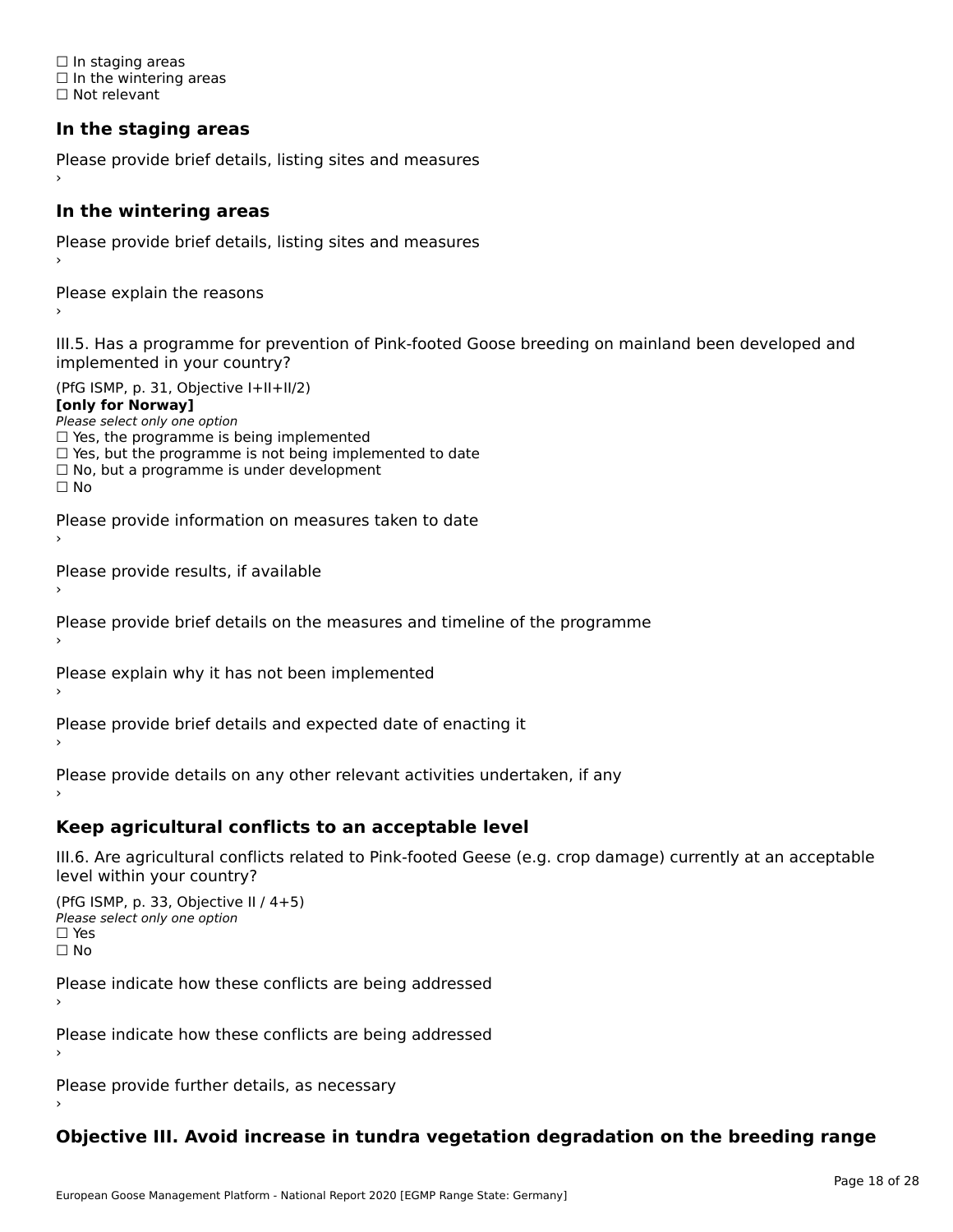III.7. Is the extent of arctic tundra degradation on Svalbard caused by the Pink-footed Goose monitored?

(PfG ISMP, p. 33-34, Objective III /8) **[only for Norway] Please select only one option** □ Yes<br>□ No

Please provide details on the type of monitoring activities (who is conducting them and how they are riease prov ›

Is there an increase in the level of degradation of the arctic tundra? □ CitCre dir increduce in c<br>Please select only one option □ Yes<br>□ No

Please provide any results or evidence

Please provide any results or evidence

Please explain the reasons

›

#### **Objective IV. Allow for recreational use that does not jeopardize the population**

III.8. Does your country promote and/or implement (in the past three years) any national or regional (sub $m.6.198$  your country promove and/or miplement (in the past time years) any national or

(PfG ISMP, p. 31, Objective VI/3) **[only Norway and Denmark]** Possibility for multiple options ☐ Wise use hunting practices  $\Box$  wise use numing practices<br> $\Box$  Best practices to reduce crippling rates □ Best practices to reduce crippinig rates<br>□ Self-organization and coordination of local hunting □ Sen-organization and coordination or local nunting<br>□ No campaigns, programmes or activities have been implemented

# **Wise use hunting practices**

Please provide brief details (attach files or provide web links, if available) ›

### **Best practices to reduce crippling rates**

Please provide brief details (attach files or provide web links, if available)

# **Self-organization and coordination of local hunting**

Please provide brief details (attach files or provide web links, if available)

Please explain the reasons

#### **Optionally, please provide any other information related to the implementation of the PfG ISMP**

Please provide further information here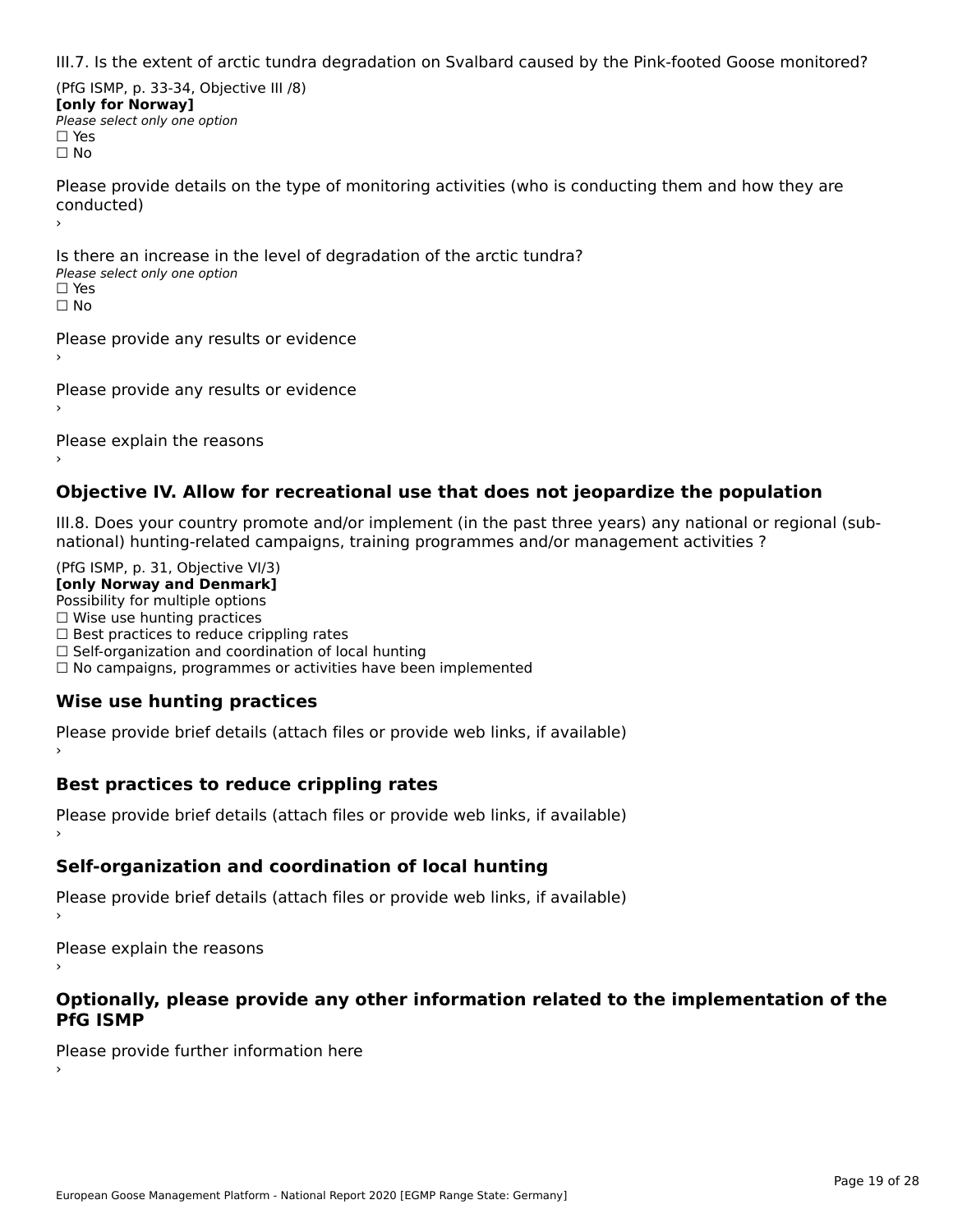#### **IV. Sub-section A: Taiga Bean Goose International Single Species Action Plan (TBG ISSAP) - Eastern 1 Management UnitAction Plan (TBG ISSAP) - Eastern 1 Management Unit**

Participating Range States**: Belarus, Estonia, Germany, Latvia, Ukraine** 

#### **Objective 1. Increase survival rate of adults**

### **Result 1.1 Legal harvest does not jeopardize an increase of adult survival rates**

IV.1. Has your country developed and adopted legislation for the closure of hunting of TBG to allow for TBG IV.1. Thas your country developed and add<br>to pass before goose hunting is opened?

(activity 1.1.1.1 Workplan for the implementation of non-AHM related actions (2018-2020) agreed at the 3rd EGM IWG meeting in Leeuwarden, the Netherlands in June 2018) **[all Participating Range States]**

#### [all Participating Range States]

Please select only one option ☑ Yes, developed and adopted

 ☐ Yes, developed but not adopted $\Box$  ies, developed but not adopted

Please describe what legislation has been developed › Most federal states closed the hunting of bean goose in general to avoid unintended killings of taiga been geese; in others the legislation still has to be adapted.

Please indicate when it was adopted

Please indicate how the legislation is enforced

Please describe what legislation has been developed

Please indicate the timeframe when the legislation is expected to be adopted

Please explain the reasons

#### **IV.2. Please indicate how you are improving the knowledge of the occurrence of TBG on sub-species level in your country**on sub-species level in your country

(activity 1.1.1.2 Workplan for the implementation of non-AHM related actions (2018-2020) agreed at the 3rd EGM IWG meeting in Leeuwarden, the Netherlands in June 2018) **[all Participating Range States]**

IV.2.1. Ensuring national monitoring at all known key sites <del>■ Western Chroning</del> Hational<br>Please select only one option ☑ No

Please describe the activities undertaken›

Please list the key sites where monitoring activities are being undertaken

Please provide relevant documents or weblinks

Please explain the reasons

› Species with an inland distribution (esp. Taiga und Tundra Bean Goose) are not well covered by the existing monitoring programs, which are mainly based on the waterbird counts that are restricted to the water bodies. Germany is aiming to improve the monitoring of TBG with a research project on geese monitoring in Germany<br>Germany is aiming to improve the monitoring of TBG with a research project on geese monitoring in Germany which started in December 2019. In the project, special attention is given to TBG monitoring. Results will be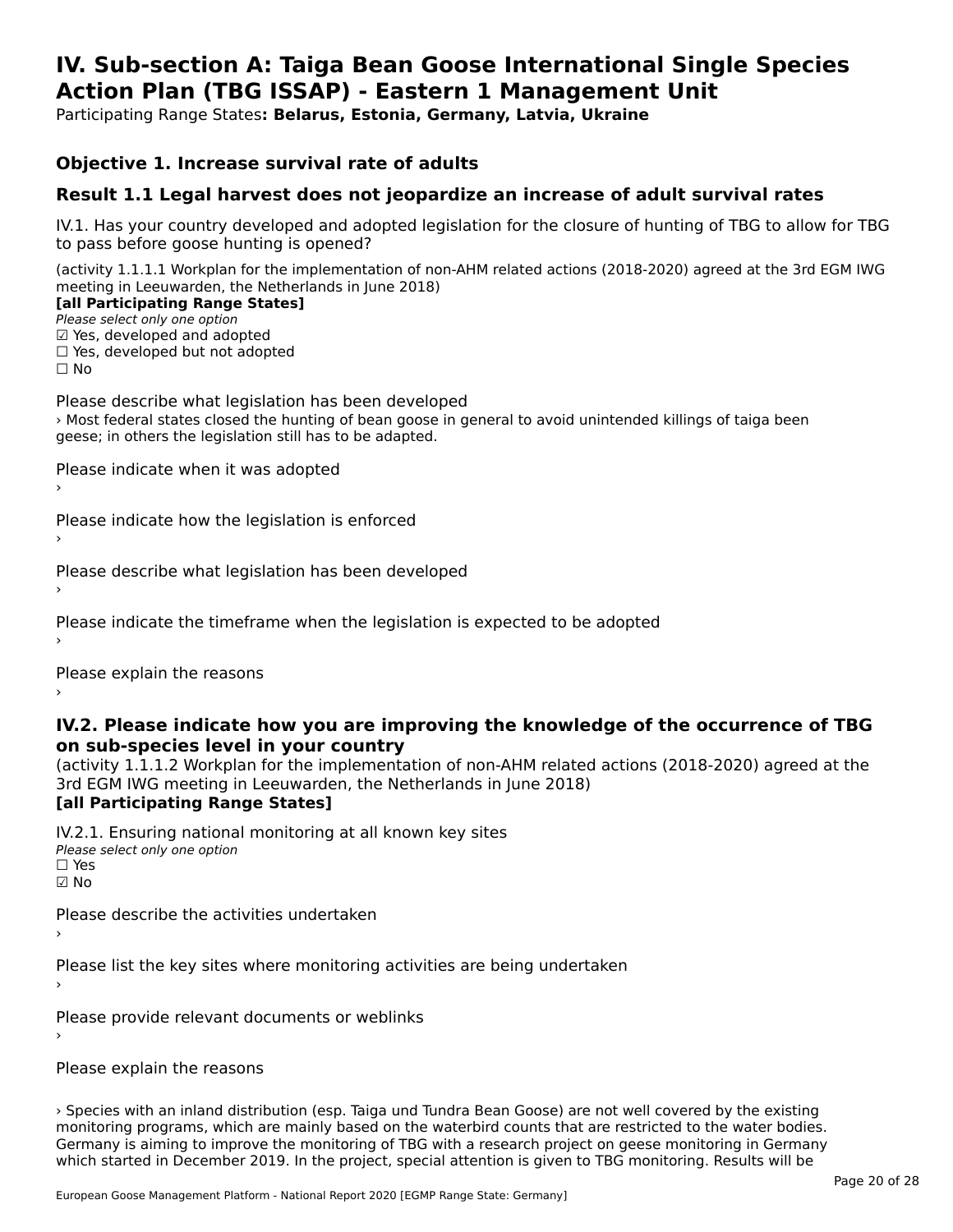available in 2021.

| IV.2.2. Providing identification training to people carrying out the monitoring activities<br>Please select only one option<br>⊠ Yes<br>$\Box$ No                                                                                                                                                                                                                                       |
|-----------------------------------------------------------------------------------------------------------------------------------------------------------------------------------------------------------------------------------------------------------------------------------------------------------------------------------------------------------------------------------------|
| Please describe the activities undertaken<br>> As part of the activites to improve TBG monitoring, specific information on identification of TBG for volunteer<br>monitoring in Germany will be compiled and communicated to volunteers involved in goose monitoring                                                                                                                    |
| Please provide relevant identification materials or weblinks, if available<br>>                                                                                                                                                                                                                                                                                                         |
| Please explain the reasons                                                                                                                                                                                                                                                                                                                                                              |
| IV.2.3. Providing equipment to people carrying out the monitoring activities<br>Please select only one option<br>$\Box$ Yes<br>$\boxtimes$ No                                                                                                                                                                                                                                           |
| Please describe the activities undertaken                                                                                                                                                                                                                                                                                                                                               |
| Please provide relevant documents or weblinks                                                                                                                                                                                                                                                                                                                                           |
| Please explain the reasons<br>$\rightarrow$                                                                                                                                                                                                                                                                                                                                             |
| IV.2.4. Carrying out a satellite/GPS tagging project on TBG in the wintering/staging areas<br>Please select only one option<br>$\Box$ Yes<br>$\boxdot$ No                                                                                                                                                                                                                               |
| Please describe the activities undertaken<br>$\rightarrow$                                                                                                                                                                                                                                                                                                                              |
| Please provide relevant documents or weblinks                                                                                                                                                                                                                                                                                                                                           |
| Please explain the reasons<br>$\rightarrow$                                                                                                                                                                                                                                                                                                                                             |
| IV.2.5. Any other relevant activities<br>Please select only one option<br>⊠ Yes<br>$\Box$ No                                                                                                                                                                                                                                                                                            |
| Please describe the activities undertaken<br>> Existing data on satellite tracking of TBG will be analyzed to learn more about diurnal movement patterns<br>between feeding and roosting sites. Results will be used to improve monitoring conception and data analysis.<br>The aim is to find out, if or how a combination of count data from feeding and roosting sites is feasible." |

Please provide relevant documents or weblinks

### **Result 1.2 Illegal harvest is reduced to non-significant levels**

IV.3. Does your country implement an awareness-raising campaign for hunters to complement necessary rv.5. Does your courr<br>legislation changes?

(activity 1.2.2.1 Workplan for the implementation of non-AHM related actions (2018-2020) agreed at the 3rd EGM IWG meeting in Leeuwarden, the Netherlands in June 2018) **[Only for Belarus and Ukraine]**

#### **Please select only one option**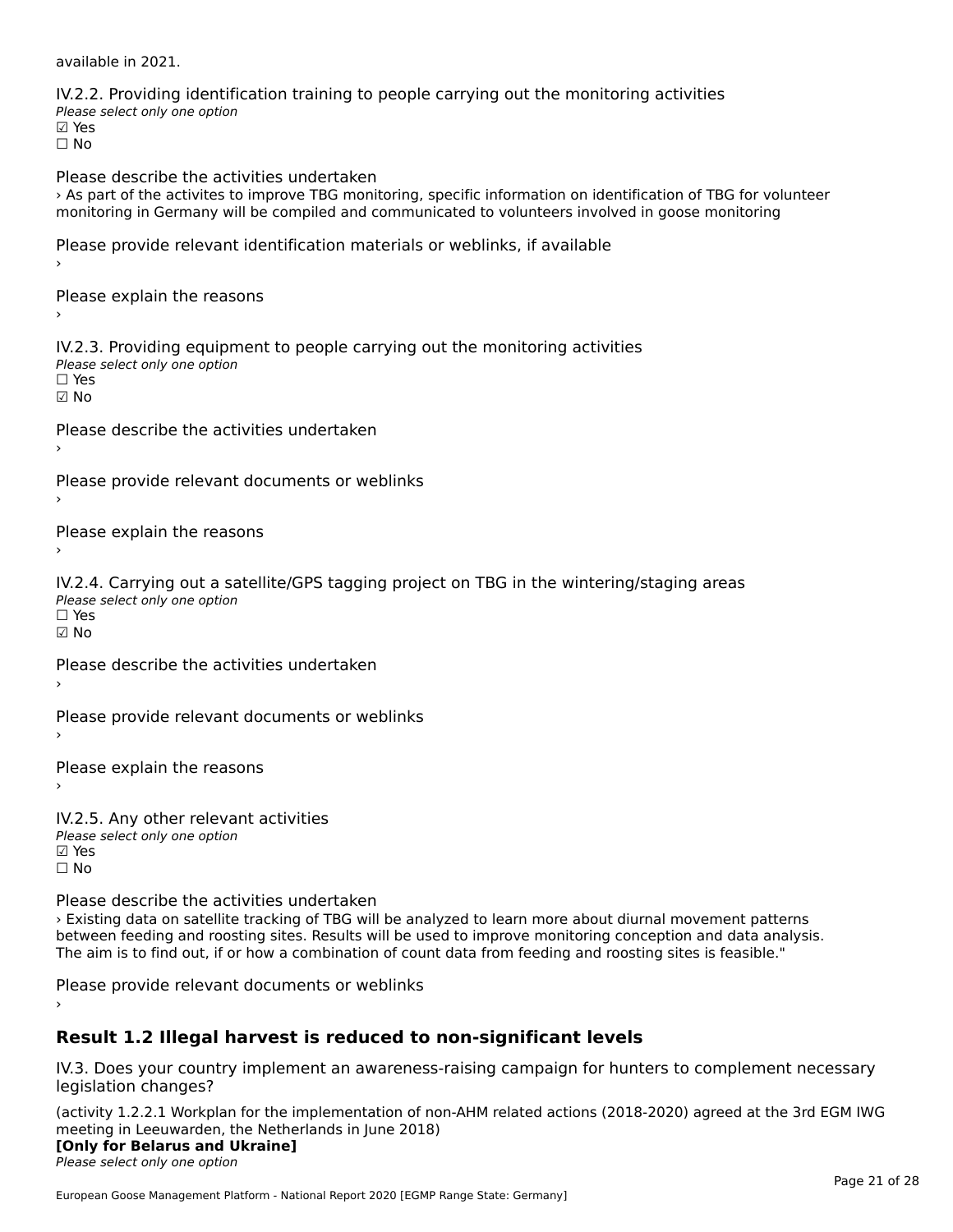☐ Yes, an awareness-raising campaign is being implemented □ Tes, an awareness-raising campaign is being implemented<br>□ No, but an awareness-raising campaign is under development Please indicate who is involved in the implementation (e.g. national NGOs, research institutes, etc.) Please provide brief details about the activities that are being implemented Please provide a weblink or upload more information on the campaign Does the campaign include guidance on identification of grey geese? **DOCS THE CAMPATSH THE**<br>Please select only one option □ Yes<br>□ No Please upload identification guides and provide weblinks Please provide further information, if available Please explain the reasons Please indicate who is in charge of developing the campaigns Please provide information on when the development is expected to be finalized Please indicate when the implementation of the campaign is envisaged to start Please provide reasons why an awareness-raising campaign is not in place IV.4. Has special publication on the occurrence of the Taiga Bean Goose been produced and disseminated? (activity 1.2.2.2 Workplan for the implementation of non-AHM related actions (2018-2020) agreed at the 3rd EGM IWG meeting in Leeuwarden, the Netherlands in June 2018) **[Only for Ukraine]**[Only for Ukraine] **LOTTLY TOT ONTAILLET**<br>Please select only one option *Please select only one option*<br>□ Yes produced and disseminated □ Tes produced and dissemmate<br>□ Yes, currently being produced Please provide details on dissemination, upload publication or provide weblink Please provide details on the timeframe Please indicate who is in charge of producing the publication Please provide details on the dissemination plans Please explain the reasons

# **Other objectives and results as decided by the EGM IWG**

# **Reducing Taiga Bean Goose crippling**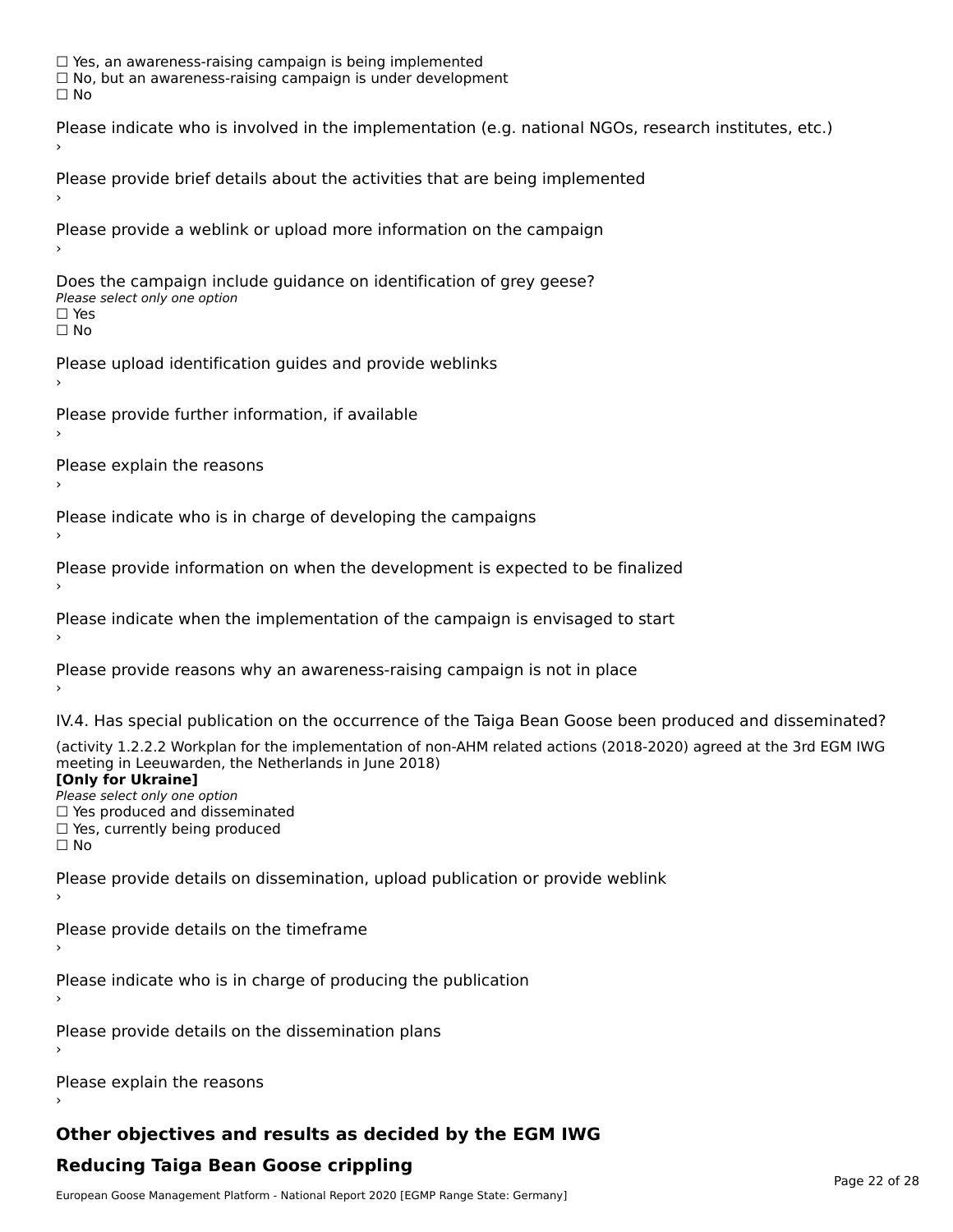IV.5. Have you undertaken any activities to reduce TBG crippling rates?

(activity agreed at the 1st EGM IWG meeting in Kristianstad, Sweden in December 2016)

**[all Participating Range States] Please select only one option** ☑ No☐ Not applicable

Please provide details on the activities

Please explain the reasons›

Please explain the reasons›

### **Raising identification skills and awareness amongst hunters**

IV.6. Have training programmes to develop identification skills amongst hunters been organized by national hunting associations?

(activity agreed at the 1st EGM IWG meeting in Kristianstad, Sweden in December 2016) **[all Participating Range States]**[all Participating Range States] **Lan Tarticipating Range**<br>Please select only one option ☐ Yes☑ No☐ Not applicable

Please provide more information on the training programmes

Have the training programmes been developed in cooperation with BirdLife partners and other conservation NGOs?<br>Please select only one option ☐ Yes☐ No

Please provide a list of cooperating partners

Please provide more information of detailed activities with partners

Please upload any relevant materials

Please provide weblinks

Please explain the reasons›

Please explain the reasons

Please explain the reasons›

# **Optionally, please provide any other information related to the implementation of the TBG ISSAP**

Please provide information here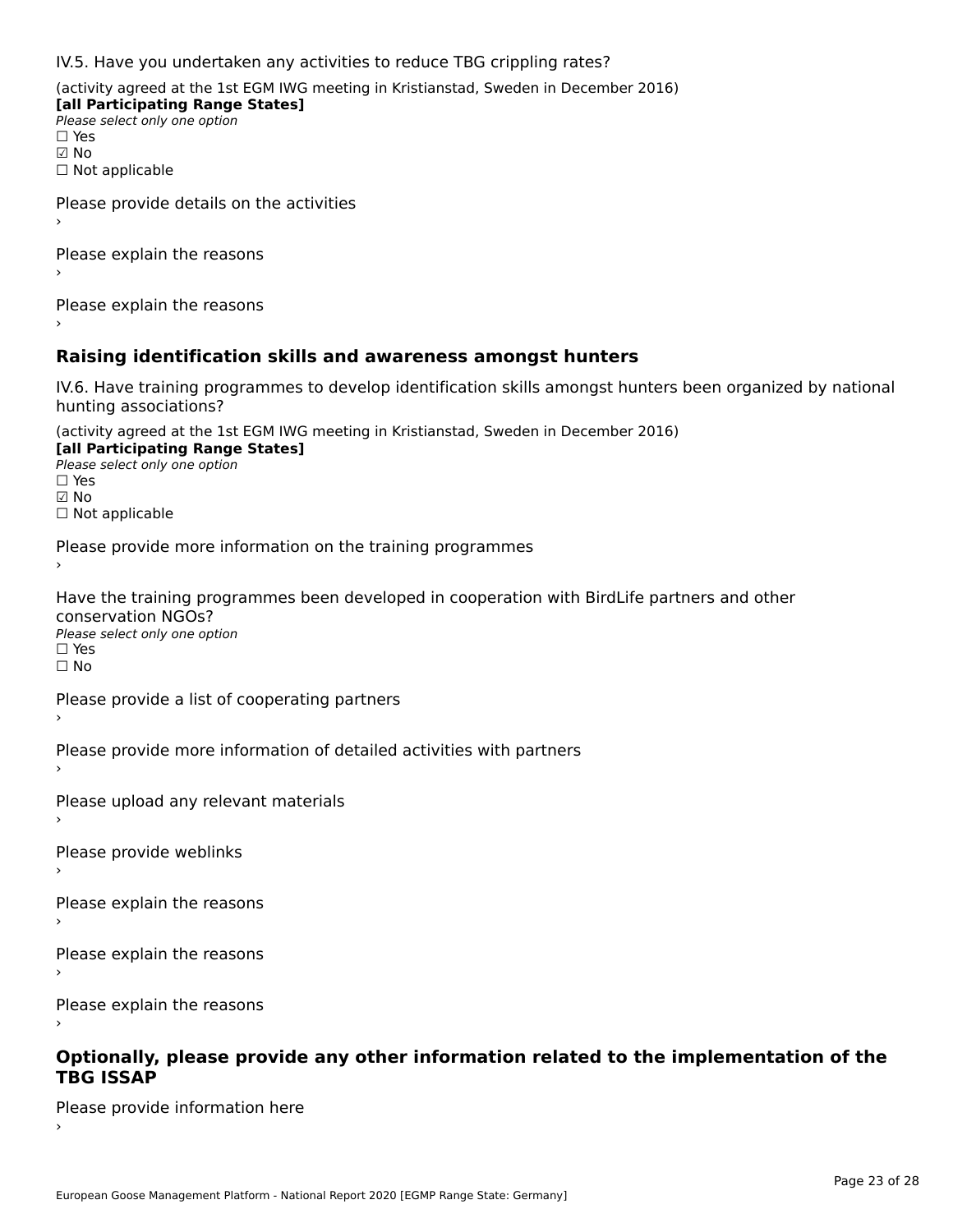# **V. Sub-section B: Taiga Bean Goose International Single SpeciesAction Plan (TBG ISSAP) - Western and Central Management Units**

Participating Range States: **Denmark**, **Finland**, **Norway, Sweden**, **UK**

# **Objective 1 Increase survival rate of adults**

### **Result 1.2 Illegal harvest is reduced to non-significant levels**

V.1. Is TBG shooting investigated in north-east Jutland and Zealand?

(activity 1.2.2.1 Workplan for the implementation of non-AHM related actions (2018-2020) agreed at the 3rd EGM IWG meeting in Leeuwarden, the Netherlands in June 2018) **[Only for Denmark] □ Please select only one option** 

 $\overline{ }$  No

Please indicate what activities have been undertaken›

Please provide results, relevant publications and weblinks ›

Please explain the reasons

#### **Result 1.3: Impact of huntable native predators in breeding and moulting areas is reduced**

V.2. Are annual campaigns undertaken amongst hunters in the breeding areas to strengthen fox v.z. Are annual campaigns und<br>management in your country?

(activity 1.3.1.1 Biannual Taiga Bean Goose implementation plan agreed at the 1st EGM IWG meeting in Kristianstad, Sweden in December 2016)

**[Only for Finland]** Please select only one optionriease<br>□ Yes ים וכ<br>⊡ No

Please list the areas where the campaigns are being undertaken

Please list the hunting associations involved

Please provide any other relevant details and weblinks ›

Please explain the reasons

V.3. Has fox management in northernmost Finland been further strengthened by the Finnish Wildlife v.5. Has fox management in northernmost F<br>Agency and the Forestry and Parks Service?

(activity 1.3.1.2 Biannual Taiga Bean Goose implementation plan agreed at the 1st EGM IWG meeting in Kristianstad, Sweden in December 2016) Sweden in December 2016)

[Only for Finland]

**Please select only one option** □ Yes<br>□ No

Please explain what activities have taken place

Please provide results, relevant publications and weblinks ›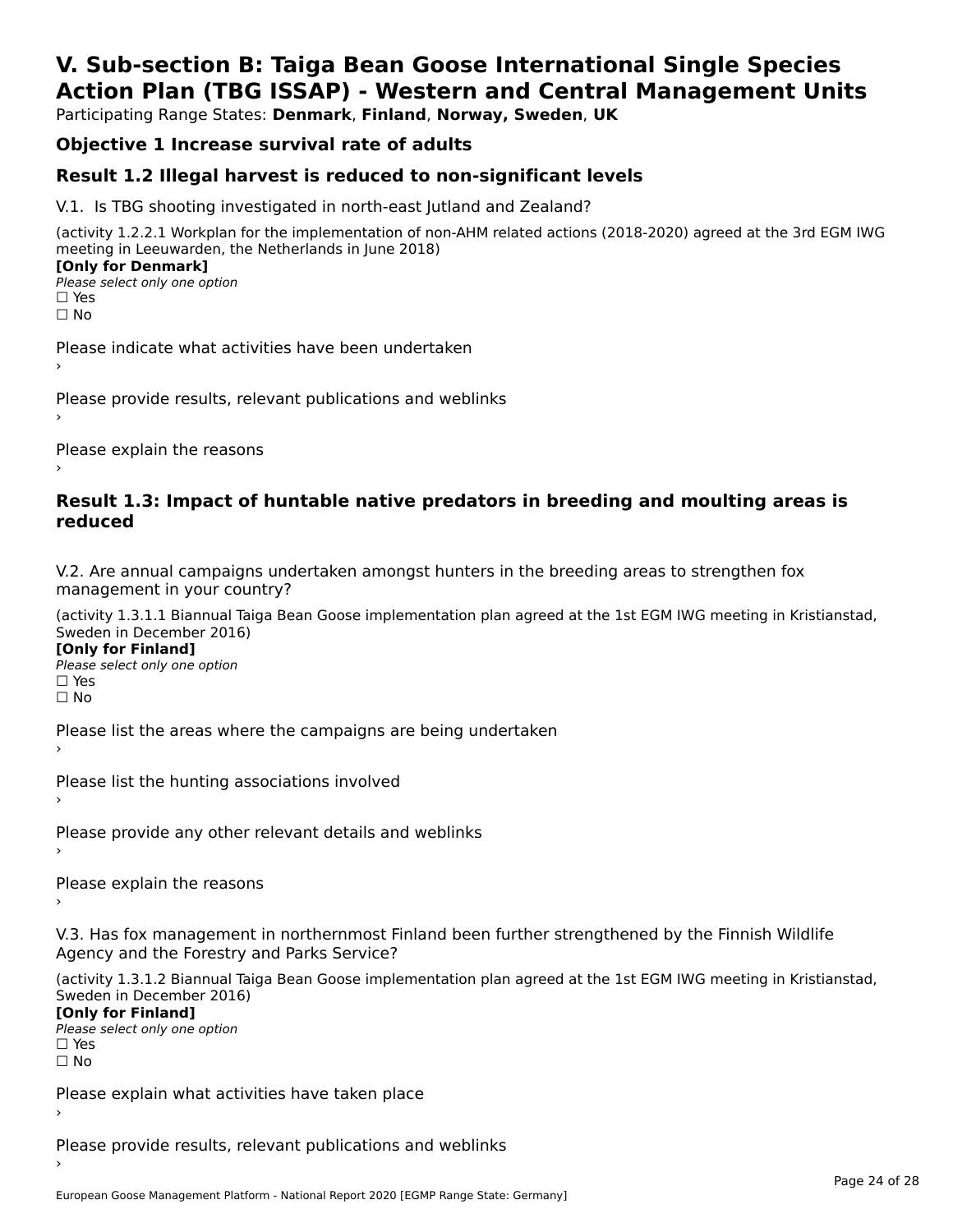# **Result 1.4: Impact of alien predators in breeding and moulting areas is reduced**

V.4. Does your country implement programmes for the eradication of the raccoon dog?

(activity 1.4.1.1 Workplan for the implementation of non-AHM related actions (2018-2020) agreed at the 3rd EGM IWG meeting in Leeuwarden, the Netherlands in June 2018) **[Only for Finland and Sweden]**

**Please select only one option** 

□ Yes<br>□ No

Please provide details about the eradication programme(s) (scope, implementing entities, etc.)

Please provide details on the effectiveness of the programmes

Please provide an update on the current status of the raccoon dog

Please explain the reasons

### **Objective 2. Increase reproductive rates**

### **Result 2.2: Intraspecific competition in spring staging areas is reduced**

V.5. Please provide updates on the implementation of the "fields for geese" programme

(activity 2.2.1.1 Workplan for the implementation of non-AHM related actions (2018-2020) agreed at the 3rd EGM IWG meeting in Leeuwarden, the Netherlands in June 2018) Loury for Swedent

V.6. Please provide information on the continuation and implementation of the "unharvested-fields-forbirds" programme (within the Common Agricultural Policy)birds" programme (within the Common Agricultural Policy)

(activity 2.2.1.2 and 2.2.1.3) **[Only for Finland]** ›

#### **Objective 3. Stop ongoing loss, fragmentation and degradation of habitats, and restore lost, fragmented and degraded habitats**

### **Result 3.1: Impact of forestry works is reduced**

V.7. Have working models been developed for wildlife-friendly forest management?

(activity 3.1.1.1 Workplan for the implementation of non-AHM related actions (2018-2020) agreed at the 3rd EGM IWG meeting in Leeuwarden, the Netherlands in June 2018)

#### **[Only for Finland]**

**Please select only one option** □ Yes<br>□ No

Please provide details on the working models developed

Are these models being implemented? ∩ne enese moders being<br>Please select only one option □ Yes<br>□ No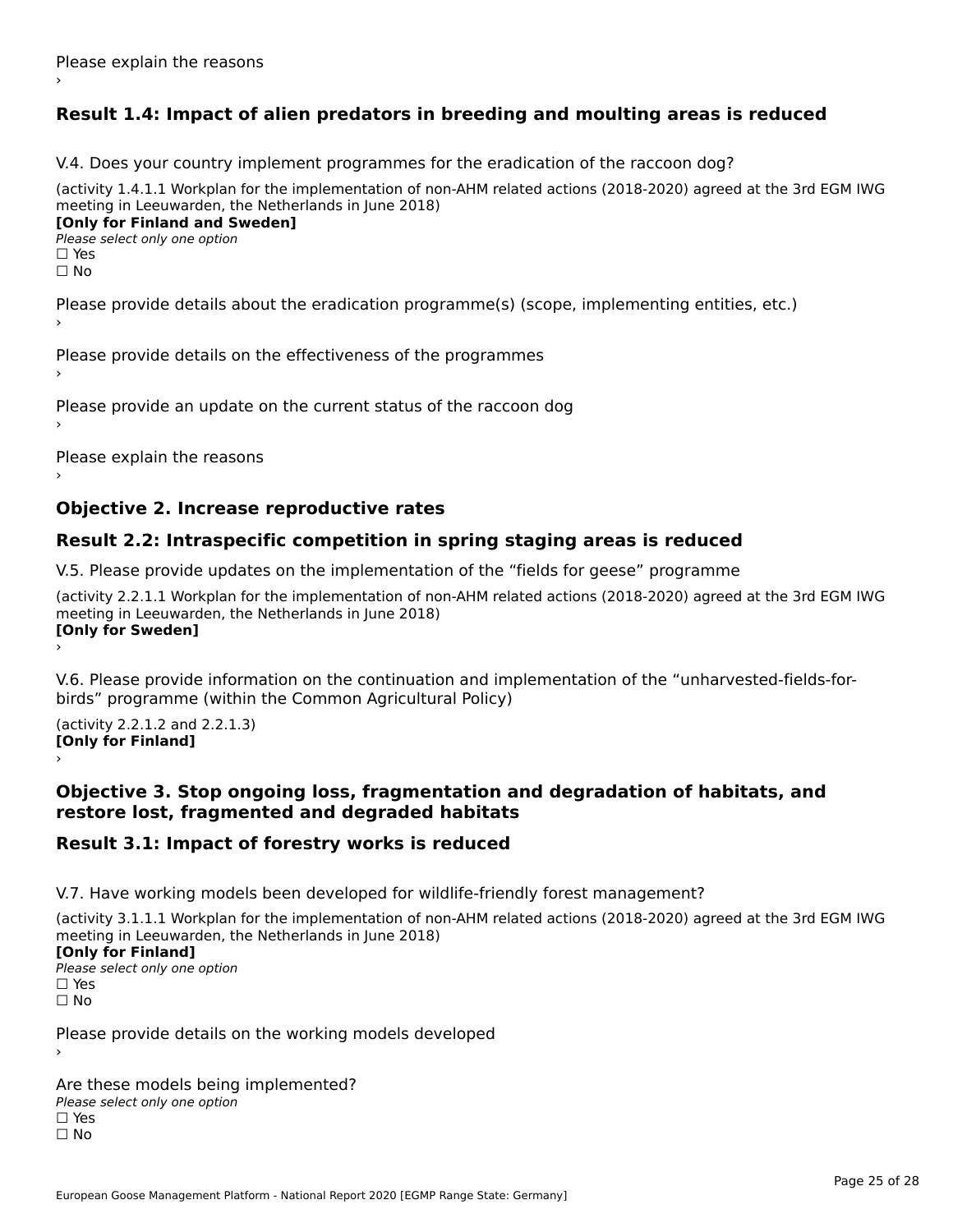Please provide more information on the progress Have these models been promoted to reach forest owners? ∩ave these models bee<br>Please select only one option □ Yes<br>□ No Please provide more information Please explain the reasons ›Have these models been promoted to reach forest corporations? ∩ave these models bee<br>Please select only one option □ Yes<br>□ No Please provide more information Please explain the reasons ›Please explain the reasons›Please explain the reasons›

V.8. Please indicate the implementation progress to reach the annual goals for mire restoration

(activity 3.1.2.1 Workplan for the implementation of non-AHM related actions (2018-2020) agreed at the 3rd EGM IWG meeting in Leeuwarden, the Netherlands in June 2018) **[all Participating Range States]** ›

**Result 3.3: Breeding, staging and wintering habitats are not further lost due to oil and gas or renewable energy developments**gas or renewable energy developments

V.9. Are you monitoring the collision risk posed by renewable energy developments to TBG close to the Special Protection Areas, identified as their important wintering sites?

(activity 3.3.1.1 Workplan for the implementation of non-AHM related actions (2018-2020) agreed at the 3rd EGM IWG meeting in Leeuwarden, the Netherlands in June 2018) **[only for Denmark and other Range States as applicable]**

```
Please select only one option
□ Yes<br>□ No
```
Please provide information on the relevant actions that have been undertaken ›

Please provide any results, if available

Please explain the reasons

# **Result 3.4: Impact of agriculture on natural Taiga Bean Goose habitats is minimized**

V.10. Has the area of managed coastal grasslands under the Common Agricultural Policy (CAP) increased in

(activity 3.4.1.1 Workplan for the implementation of non-AHM related actions (2018-2020) agreed at the 3rd EGM IWG meeting in Leeuwarden, the Netherlands in June 2018) **[only for Finland]**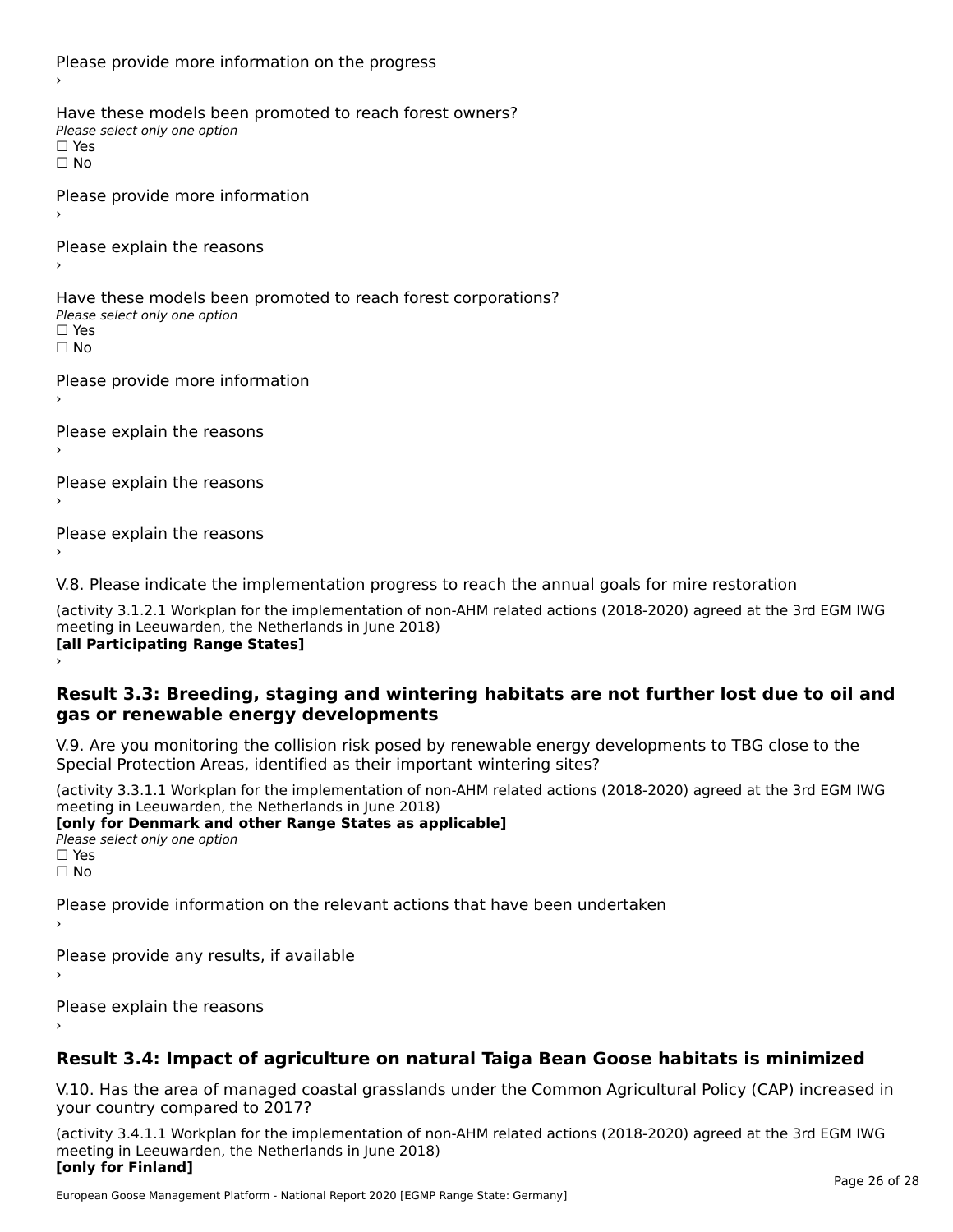Please select only one option □ Yes<br>□ No

Please indicate the size of the total area›

Please indicate the additional area managed since the beginning of 2017

Please describe the activities undertaken on grassland management

Please upload relevant documentation and provide weblinks

Please explain the reasons

### **Other objectives and results as decided by the EGM IWG**

#### **Review factors possibly contributing to rapid declines in eastern England and implement appropriate management responses**implement appropriate management responses

V.11. Have possible factors causing population declines in eastern England been reviewed?

(activity 3.4.2. Workplan for the implementation of non-AHM related actions (2018-2020) agreed at the 3rd EGM IWG meeting in Leeuwarden, the Netherlands in June 2018)<br>**[only for UK]** 

**∐omy for OR**<br>Please select only one option □ Yes<br>□ No

Please describe those factors and provide further information as available

Are appropriate management responses to these factors being implemented? Please select only one option ים<br>⊡ No

Please provide information on the activities implemented

Please provide information about the main achievements and results›

Please explain the reasons

Please explain the reasons

#### **Reducing Taiga Bean Goose crippling**

V.12. Have you undertaken any activities in the past three years to reduce TBG crippling rates?

(activity agreed at the 1st EGM IWG meeting in Kristianstad, Sweden in December 2016) **[all Participating Range States]**

[all Participating Range States] Please select only one option☐ Yesים<br>⊡ No □ Not applicable

Please provide details on the activities